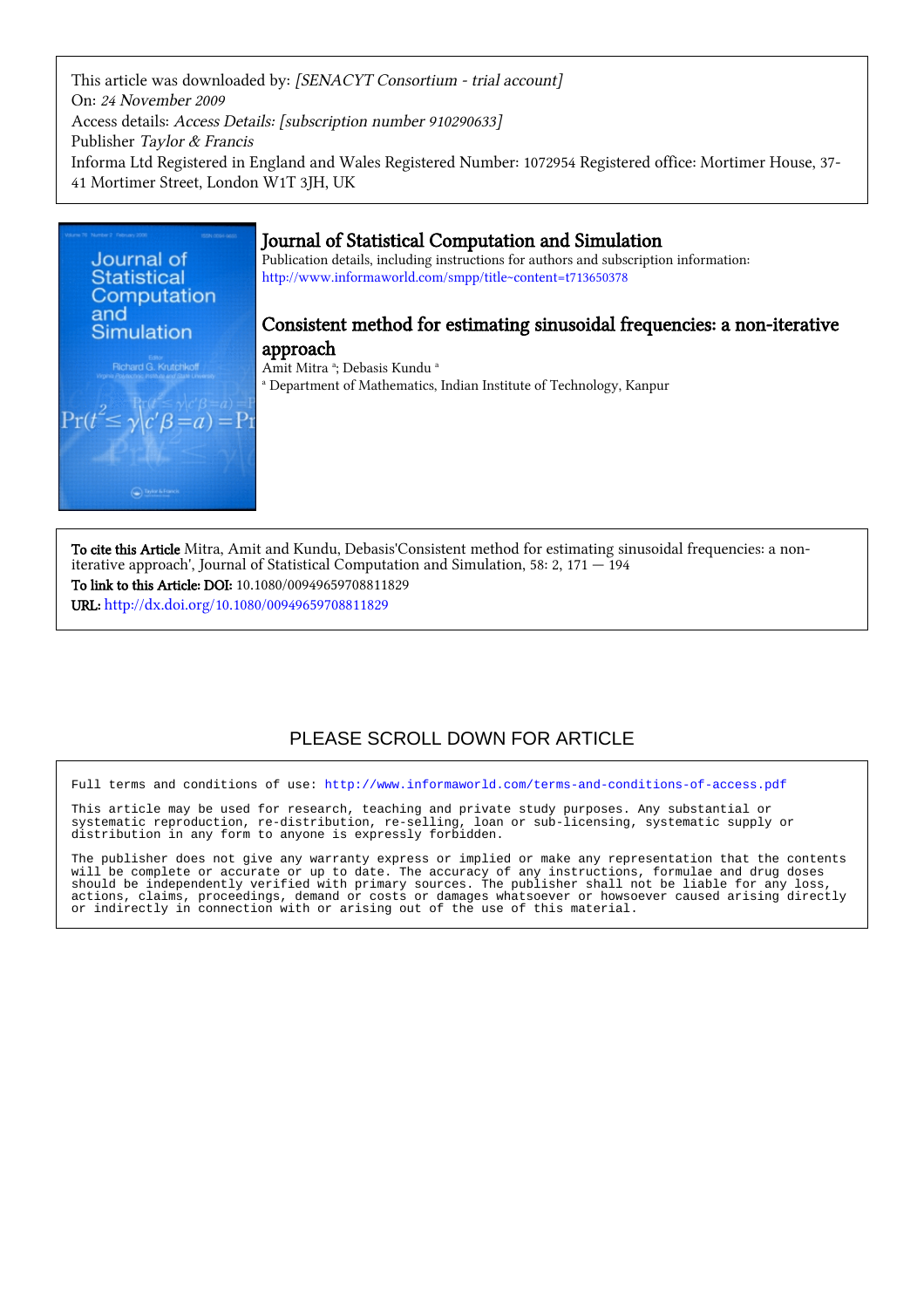Reprints available directly from the publisher Amsterdam B.V. Published in The Netherlands under<br>Photocopying permitted by license only license by Gordon and Breach Science Publishers

## **CONSISTENT METHOD FOR ESTIMATING SINUSOIDAL FREQUENCIES: A NON-ITERATIVE APPROACH**

## **AMIT MITRA** and **DEBASIS KUNDU\***

*Department of Mathematics, Indian Institute of Technology, Kanpur-208016* 

*(Received I May 1995; Znjinal form* 29 *January 1997)* 

In this paper, we consider the problem of estimating the sinusoidal frequencies by a noniterative technique. We establish the strong consistency of the proposed estimate. We further propose a modification of the non-iterative technique. It is observed in the simulation study that the proposed method works very well for reasonably small sample sizes. The mean squared errors of the proposed method reaches the Cramer-Rao lower bound in many situations. We also propose three different confidence intervals and compare their performances by simulation.

*Keywords:* Sinusoidal frequency; bootstrap confidence intervals; TLS-ESPRIT

*AMS Subject ClassiJication:* 62502, 62E25

## **1. INTRODUCTION**

We consider the following time series model;

$$
y_t = \sum_{k=1}^{M} (A_k \cos(\omega_K t) + B_K \sin(\omega_K t)) + \varepsilon_t
$$
 (1.1)

Here  $y_i$ 's are observed at equidistant time points, for  $t = 1, \ldots, N$ .  $(\omega_1, \ldots, \omega_M)$ ,  $(A_1, \ldots, A_M)$  and  $(B_1, \ldots, B_M)$  are the unknown parameters,  $\omega_{\mathbf{k}}$ 's are distinct real numbers lying in  $(0, \pi)$ . *M*, the number of signals is assumed to be known apriori.  $\{\varepsilon_t\}$  is a sequence of real

<sup>\*</sup>Corresponding author.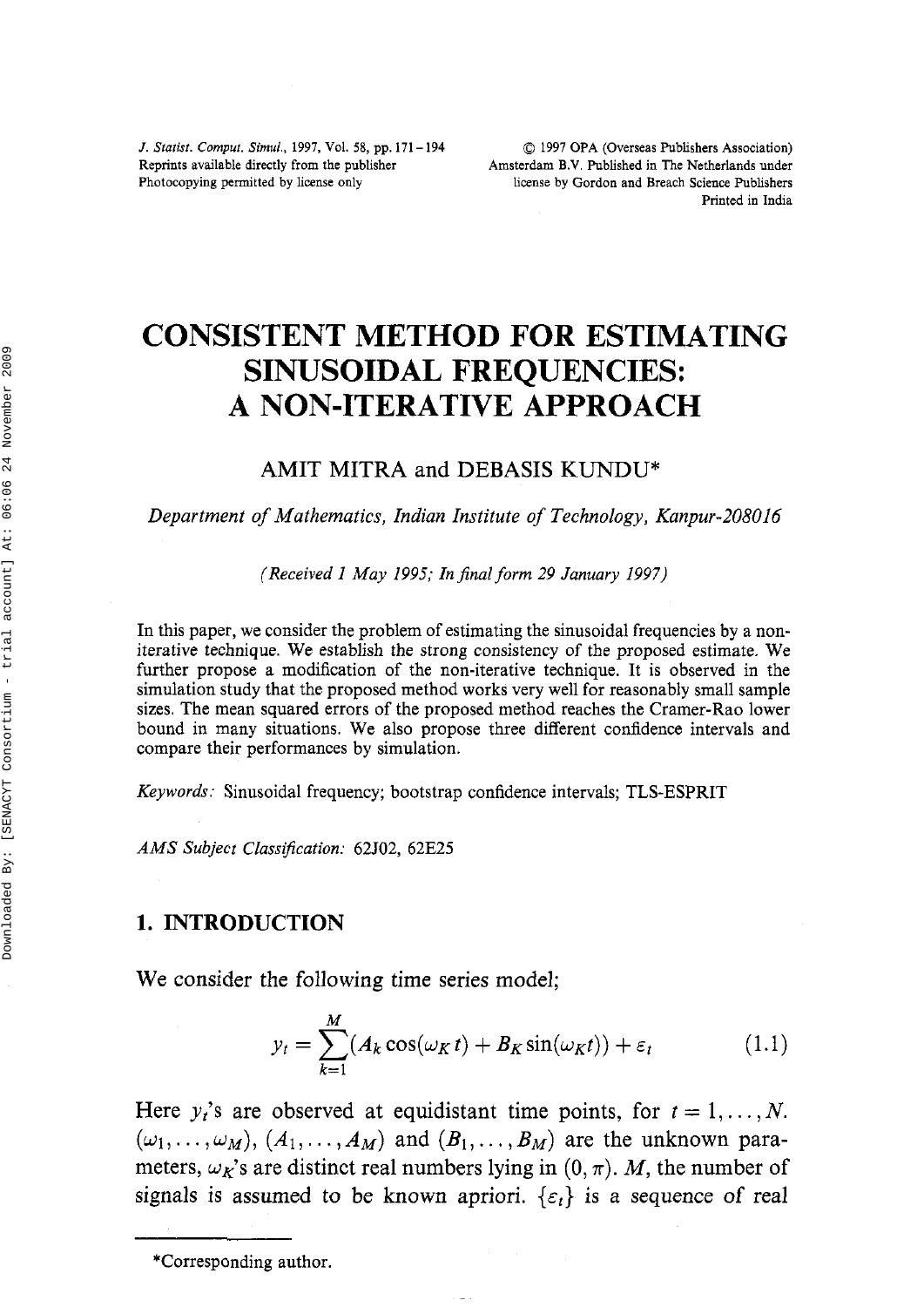valued i.i.d. random variables with

$$
E(\varepsilon_t) = 0
$$
 and  $V(\varepsilon_t) = \sigma^2$  (1.2)

The problem is to estimate the unknown parameters  $\omega_k$ ,  $A_k$  and  $B_k$ for  $k = 1, ..., M$  and  $\sigma^2$ . The estimation of the parameters of the model (1.1) is a fundamental problem in signal processing (Kay and Marple; 1981) and time series analysis. The asymptotic theory of the least squares estimates (LSE) for this model has a long history. Whittle (1953) obtained some of the earliest results. More recent results are by Hasan (1982), Hannan (1973) and Walker (1971). They formalized and extended Whittle's results. Walker (1971) introduced the concept of an approximate LSE for the model (1.1). He first estimated the frequencies by finding the maximum of the periodogram and then computing the estimates of the amplitudes. The approximate LSE were shown to be strongly consistent and the asymptotic normality of the estimates were also obtained. It may be noted that although asymptotically the approximate LSE estimates are equivalent to the exact LSE, for finite sample sizes the performance of the exact LSE are better than the approximate ones in terms of lower mean squared errors (Kundu and Mitra; 1996). Kundu (1993a) was the first one to give a direct proof of consistency of the exact LSE for the model (1.1) under the assumption of normality of the error random variables, the consistency and asymptotic normality for general error random variables can be found in (Kundu and Mitra, 1996).

It may be noted that although the least squares estimates are the most desired estimates, the problem of finding the estimates is well known to be numerically difficult. Rice and Rosenblatt (1988) discussed the computational complexities involved to obtain the LSE. The model (1.1) being a nonlinear one, to obtain the LSE some sort of iterative search procedure must be employed. Typically, search methods start from an initial guess value and then proceed by a sequence of Gauss-Newton steps. For this nonlinear least squares problem it turns out that there are many local minima with a separation in frequency of about  $N^{-1}$  which makes the stationary point to which the iterative scheme converges extremely sensitive to the starting values. This problem gets worse as the sample size increases. It is also observed (Rice and Rosenblatt; 1988) that unless the frequency is resolved at the first step with order  $o(N^{-1})$ , the failure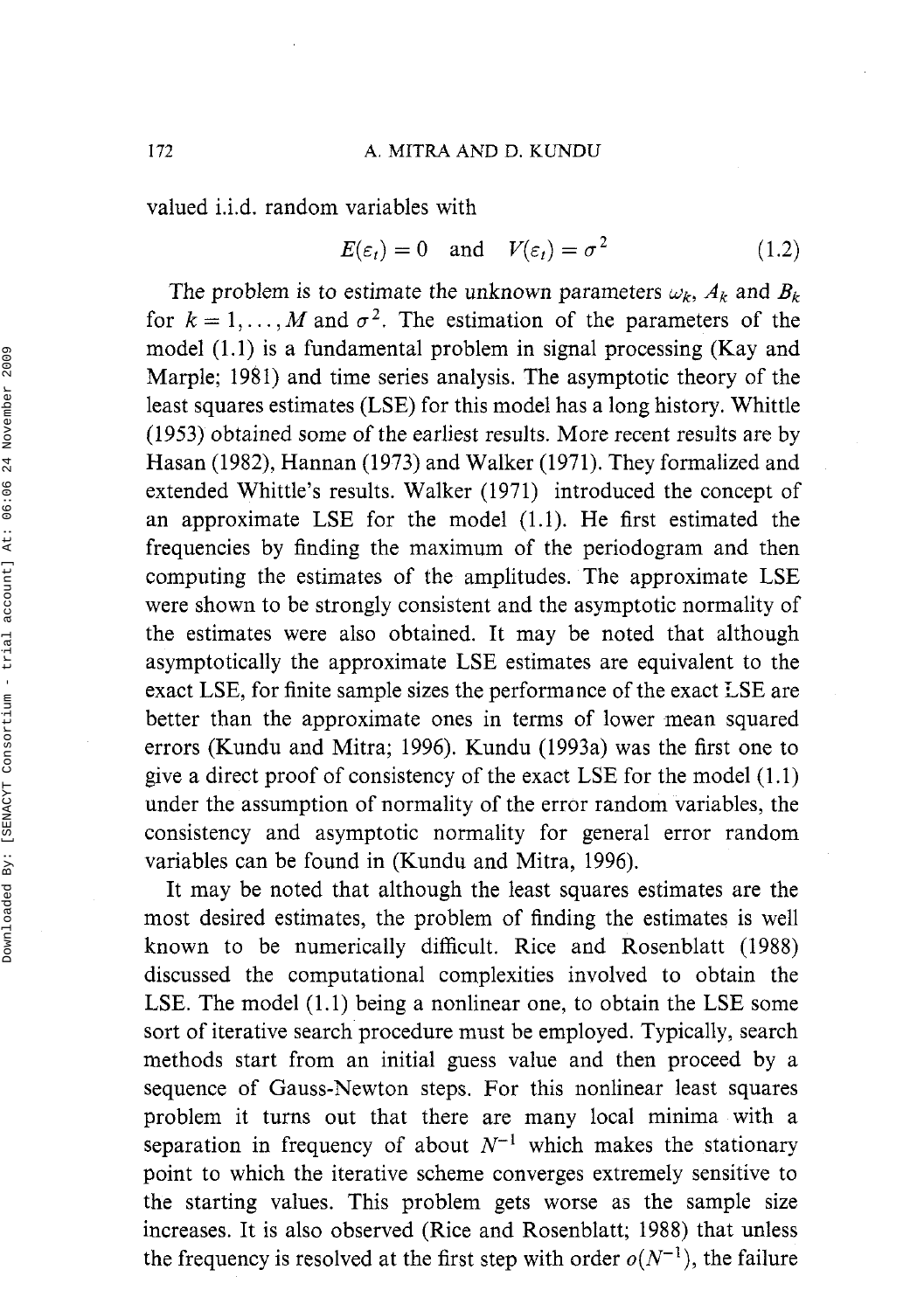to converge to the global minimum may give a very poor estimate of the amplitude. The problem becomes especially severe if one is estimating the parameters of several harmonic components simultaneously, since in that situation the iteration is taking place in a higher dimensional space with many local minima. The method of Walker (1971) for estimating the initial values by finding the maximum of the periodogram turns out to have drawbacks. A bias can arise for moderate sample sizes that is appreciable compared to the standard deviation suggested by asymptotic theory (Rice and Rosenblatt; 1988). The initial values provided to the search algorithms are thus critical. A direct search of the periodogram at a fine grid of points substantially finer than that given by the frequencies  $2\pi i/N$  used by fast Fourier transform is appealing, but unfortunately has its drawbacks as well. Thus the problem to estimate efficiently the initial values to be provided to the search methods remains.

Recently the total least squares approach becomes quite popular to estimate the sinusoidal frequencies, references may be made to the works of Hua and Sarkar (1990) and if the errors are correlated then the generalized least squares approach can be used, see for example Mackisack and Poskitt (1989) and Dragosevic and Stankovic (1989). Another interesting problem is to estimate the number of sinusoidal components, i.e., *'M',* of (1.1). It is a very important but difficult problem, see for example Ensor and Newton (1988), Fuchs (1988), Reddy and Biradar (1993), Hannan (1993), Kavalieris and Hannan (1994) and Kundu (1996).

In this article, we propose a new non-iterative method for estimating the frequencies of the model (1.1) which can be used as an efficient initial values. First we transform the model (1.1) to an undamped superimposed exponential signals model and then use extended order modeling and singular value decomposition technique to estimate the frequencies. We call the new estimate as **Noise Space Decomposition (NSD)** estimates. The linear parameters can then be obtained using separable regression technique of Richards (1961). The proposed method is shown to give strongly consistent estimates. Since the proposed method is strongly consistent, a further one step modified estimate is also proposed which already have the same asymptotic properties as the exact LSE. Some confidence intervals of the frequencies are also proposed.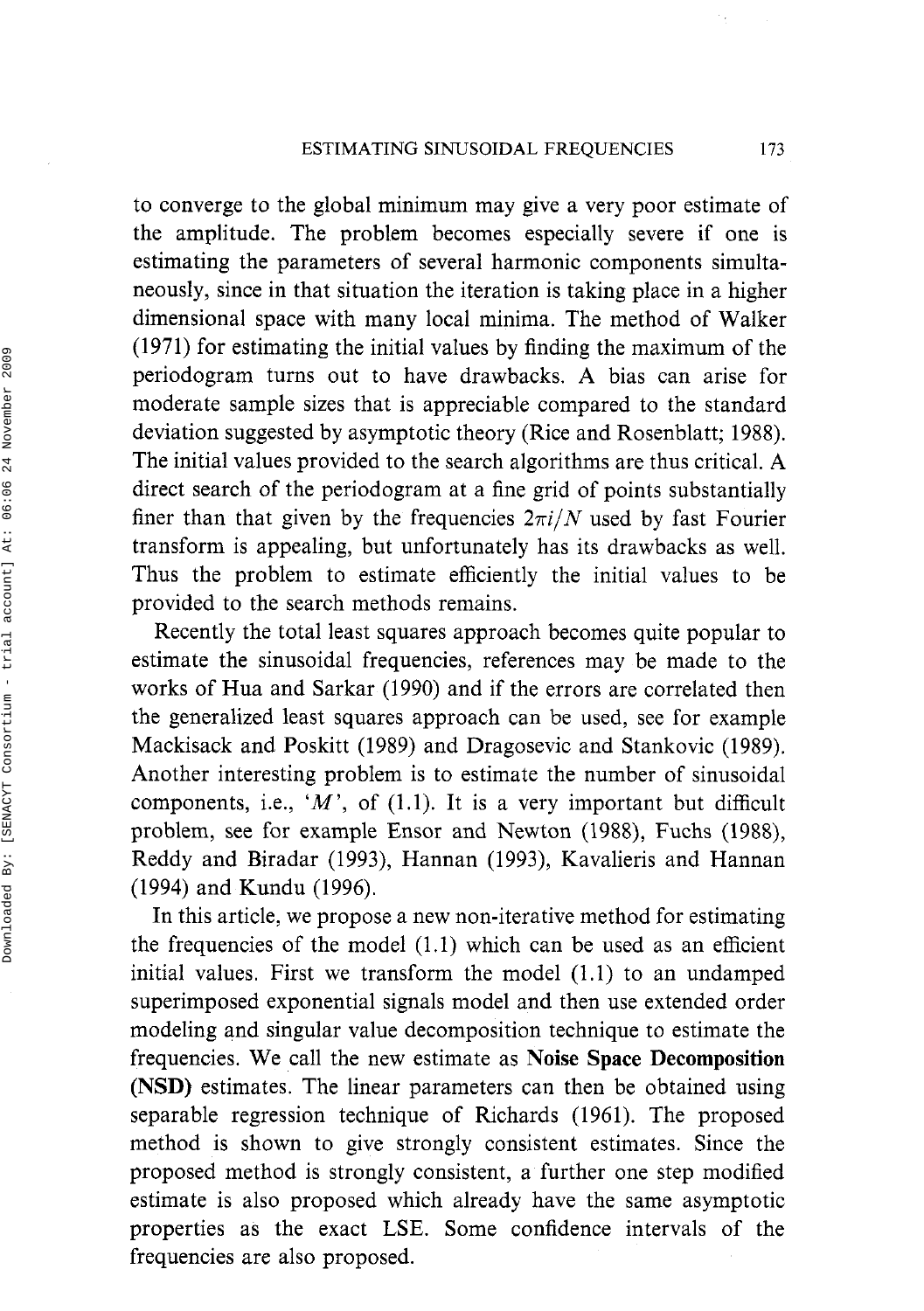**174 A. MITRA AND D. KUNDU** 

The organization of the paper is as follows; in Section 2 we describe the estimation procedure and the consistency results are stated. Modified estimators are proposed in Section 3, different confidence intervals are discussed in Section 4. Some Monte Carlo simulations study is presented in Section 5 and finally we draw conclusions in Section 6. We provide the proof of consistency in the Appendix.

### **2. ESTIMATION PROCEDURE**

Observe that the model (1.1) can be written as a linear combination of  $2M$  complex exponential terms in the following way;

$$
y_t = \sum_{k=1}^M C_r \exp(i\omega_r t) + \sum_{k=1}^M D_r \exp(-i\omega_r t) + \varepsilon_t, \quad t = 1, ..., N \text{ (2.1)}
$$

where  $C_r = (1/2)(A_r - iB_r)$  and  $D_r = (1/2)(A_r + iB_r)$  and  $i = \sqrt{-1}$ .

It is well known (Prony; 1795, see Kundu; 1993b also) that in the noiseless case there exists an unique vector  $C = (c_1, \ldots, c_{2M+1})$  such that;

$$
\sum_{k=1}^{2M+1} c_k y_{t+k} = 0
$$
\n
$$
\text{or all } t = 0, \dots, N - 2M - 1, ||C|| = 1 \text{ and } c_1 > 0.
$$
\n(2.2)

for all  $t=0, ..., N-2M-1, ||C||=1$  and  $c_1 >0$ .

The unknown constants  $(c_1, \ldots, c_{2M+1})$  are such that the roots of the polynomial equation

$$
c_1 Z^{2M} + c_2 Z^{2M-1} + \dots + c_{2M+1} = 0 \tag{2.3}
$$

are of the form  $\lambda_k = \exp(\pm i\omega_K)$ . Thus if we can estimate C, we can estimate the unknown frequencies  $\omega_k$ 's using (2.3). Now observe that (Kahn et. *al.,* 1993), the condition that the roots be purely imaginary means (2.3) must factorize in the form

$$
\eta_o \prod_{k=1}^{M} (\lambda^2 - (2 - \eta_K^2)\lambda + 1) \tag{2.4}
$$

This implies that  $c_k = c_{2M+2-K}$ ;  $k = 1, ..., 2M + 1$  and the roots are  $\lambda_K = \exp(\pm i\omega_K)$ , where  $2 - \eta_K^2 = 2\cos(\omega_K)$ .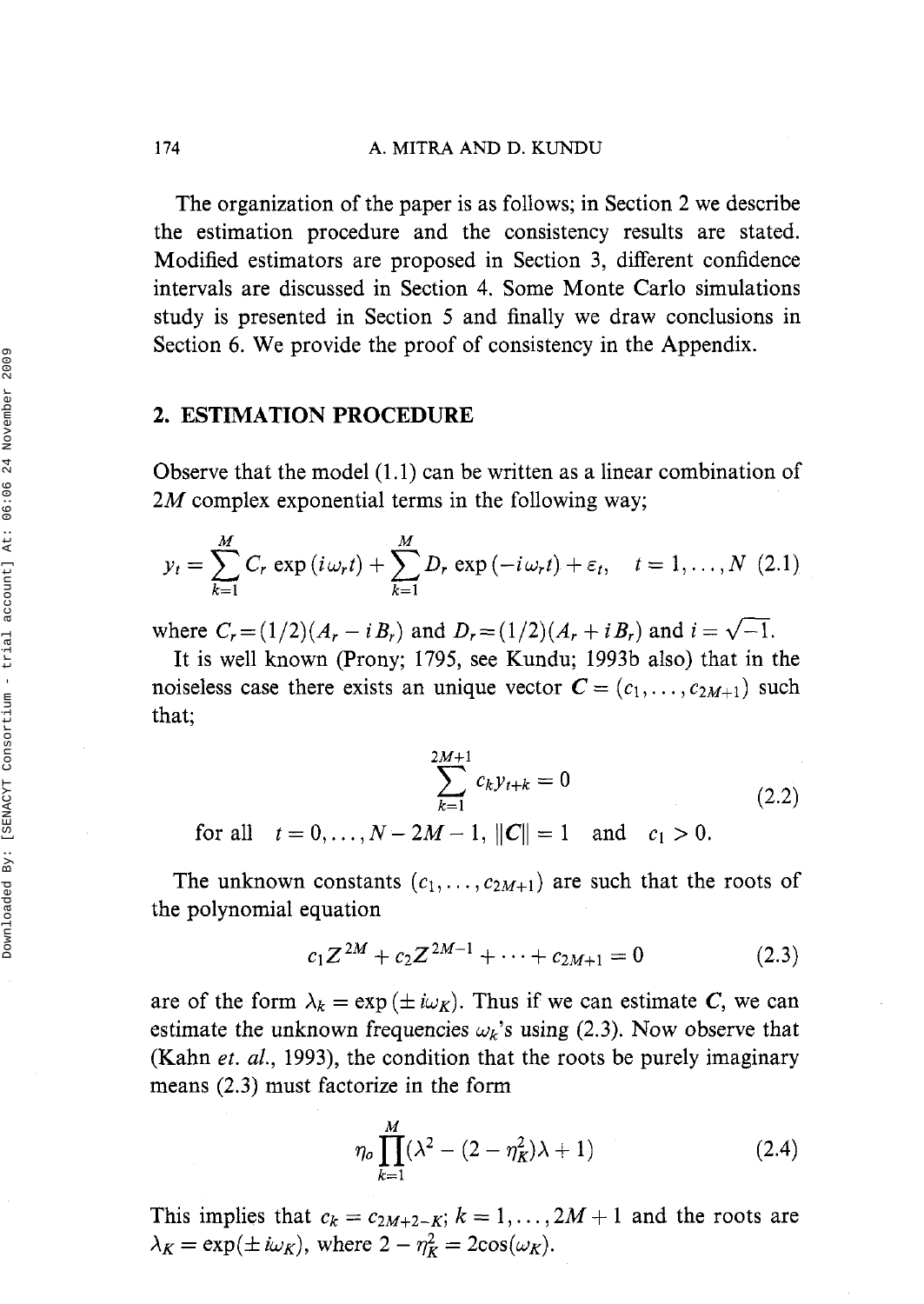Consider the following  $N - L \times L + 1$  data matrix

$$
A = \begin{bmatrix} y_1 & \cdots & y_{L+1} \\ \vdots & \cdots & \vdots \\ y_{N-L} & \cdots & y_N \end{bmatrix}
$$
 (2.5)

for any positive integer L such that  $2M \le L \le N - 2M$ .

Let's denote by T the  $L + 1 \times L + 1$  matrix given by

$$
T = \frac{1}{N} A^* A \tag{2.6}
$$

where '\*' denotes the conjugate transpose of a matrix or a vector. Observe that in the noiseless case the matrix  $T$  has rank  $2M$ . Let the singular value decomposition of  $T$  (see Rao; pp. 42, 1973) be as follows;

$$
T = \sum_{i=1}^{L+1} \hat{\sigma}_i^2 \hat{U}_i \hat{U}_i^*
$$
 (2.7)

where  $\hat{\sigma}_1^2 > \hat{\sigma}_2^2 > \ldots > \hat{\sigma}_{L+1}^2$  are the ordered eigenvalues of T and  $\hat{U}_i$ is the normalized eigenvector corresponding to  $\hat{\sigma}_i^2$ . The subspace generated by  $\{\hat{U}_1, \ldots, \hat{U}_{2M}\}\$ is denoted by S and that of  $\{\hat{U}_{2M+1}, \ldots, \}$  $\hat{U}_{L+1}$  is denoted by N. We call S the signal subspace and N the noise subspace. Let  $\mathbf{B}_1$  be any basis of the noise subspace N. We write

$$
\boldsymbol{B}_1 = \begin{bmatrix} b_{1,1} & \dots & b_{1,\ L+1-2M} \\ b_{L+1,1} & \dots & b_{L+1,L+1-2M} \end{bmatrix}
$$
 (2.8)

Observe that because of (2.2), in the noiseless situation there exists an unique basis of  $\mathbb N$  which has the following form

$$
\mathbf{B}_{2} = \begin{bmatrix} c_{1} & 0 & \cdots & 0 \\ \cdot & c_{1} & \cdots & 0 \\ c_{M} & \cdot & & 0 \\ c_{M+1} & c_{M} & & 0 \\ \cdot & c_{M} & & & c_{1} \\ \cdot & c_{M} & & & & c_{M} \\ c_{1} & \cdot & & & c_{M} \\ 0 & c_{1} & c_{M+1} & & & c_{1} \\ \cdot & 0 & c_{M} & & & c_{M} \\ 0 & 0 & \cdots & c_{1} & & & c_{M} \end{bmatrix} \qquad (2.9)
$$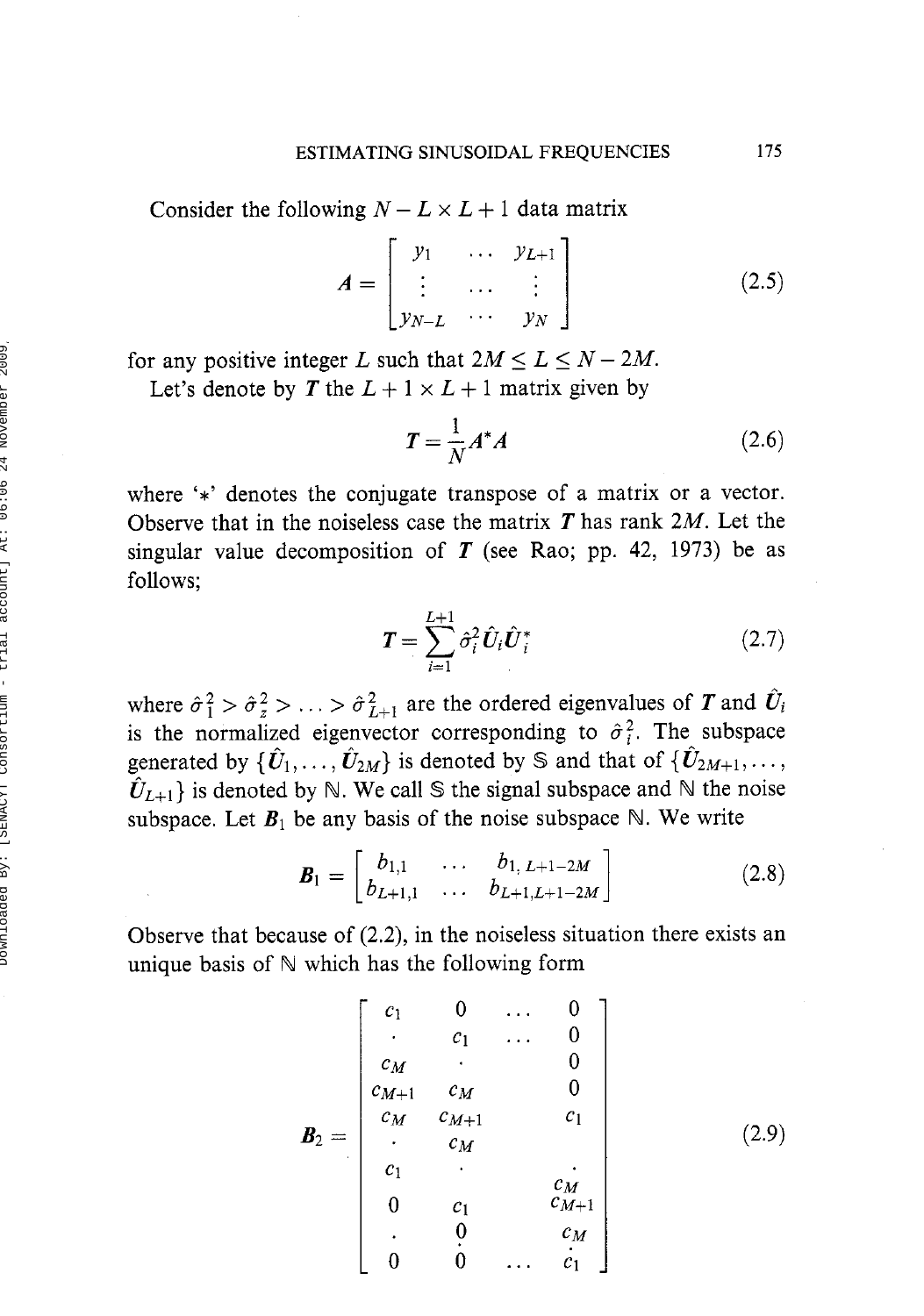Now observe that  $B_1 = [\hat{U}_{2M+1}, \dots, \hat{U}_{L+1}]$  forms a basis of the estimated noise space. Our main aim is to obtain a basis of  $\mathbb N$  which has the form similar to (2.9) and to estimate *C* from these.

Let's partition the matrix  $B_1$  as follows;

$$
\boldsymbol{B}_{1}^{T} = \begin{bmatrix} \boldsymbol{B}_{1}^{T} & \vdots & \boldsymbol{B}_{12}^{T} & \vdots & \boldsymbol{B}_{13}^{T} \\ L+1-2M\times K & L+1-2M\times 2M+1 & L+1-2M\times L-K-2M \end{bmatrix} (2.10)
$$

for  $k = 0, 1, \ldots, L - 2M$ . Now consider the matrix

$$
\begin{bmatrix} B_{11}^T & : & B_{13}^T \\ L_{+1-2M \times K} & L_{+1-2M \times L-K-2M} \end{bmatrix}
$$

Since the above is a random matrix, it is of rank  $L-2M$ . Therefore we can conclude that there exists an unique  $L+1-2M$  vector  $X_{k+1} \neq 0$ , such that

$$
\begin{bmatrix} B_{11}^T \\ K \times L + 1 - 2M \\ B_{13}^T \\ L - K - 2M \times L + 1 - 2M \end{bmatrix} X_{K+1} = 0
$$
 (2.11)

 $\blacksquare$ 

Consider the  $2M+1$  vector  $\hat{C}^{K+1}$ , where

$$
\hat{C}^{K+1} = (\hat{c}_{K+1,1}, \dots, \hat{c}_{K+1,2M+1}) = B_{12} X_{K+1}
$$
 (2.12)

By properly normalizing we can make  $\hat{c}_{K+1,1} > 0$  and  $\|\hat{c}^{K+1}\| = 1$  for  $k = 0, \ldots, L - 2M$ . Therefore we can conclude that there exist vectors  $X_1, \ldots, X_{L+1-2M}$  such that

$$
\boldsymbol{B}_{1}[X_{1} : \ldots : X_{L-2M+1}] = \begin{bmatrix} \hat{c}_{1,1} & 0 & \cdots & 0 \\ \vdots & \hat{c}_{2,1} & \cdots & 0 \\ \vdots & \vdots & \ddots & 0 \\ \hat{c}_{1,2M+1} & \vdots & \hat{c}_{L-2M+1,1} \\ 0 & \hat{c}_{2,2M+1} & \cdots \\ 0 & 0 & \vdots \\ \vdots & \vdots & \ddots \\ 0 & 0 & \hat{c}_{L-2M+1,2M+1} \end{bmatrix}
$$
\n
$$
(2.13)
$$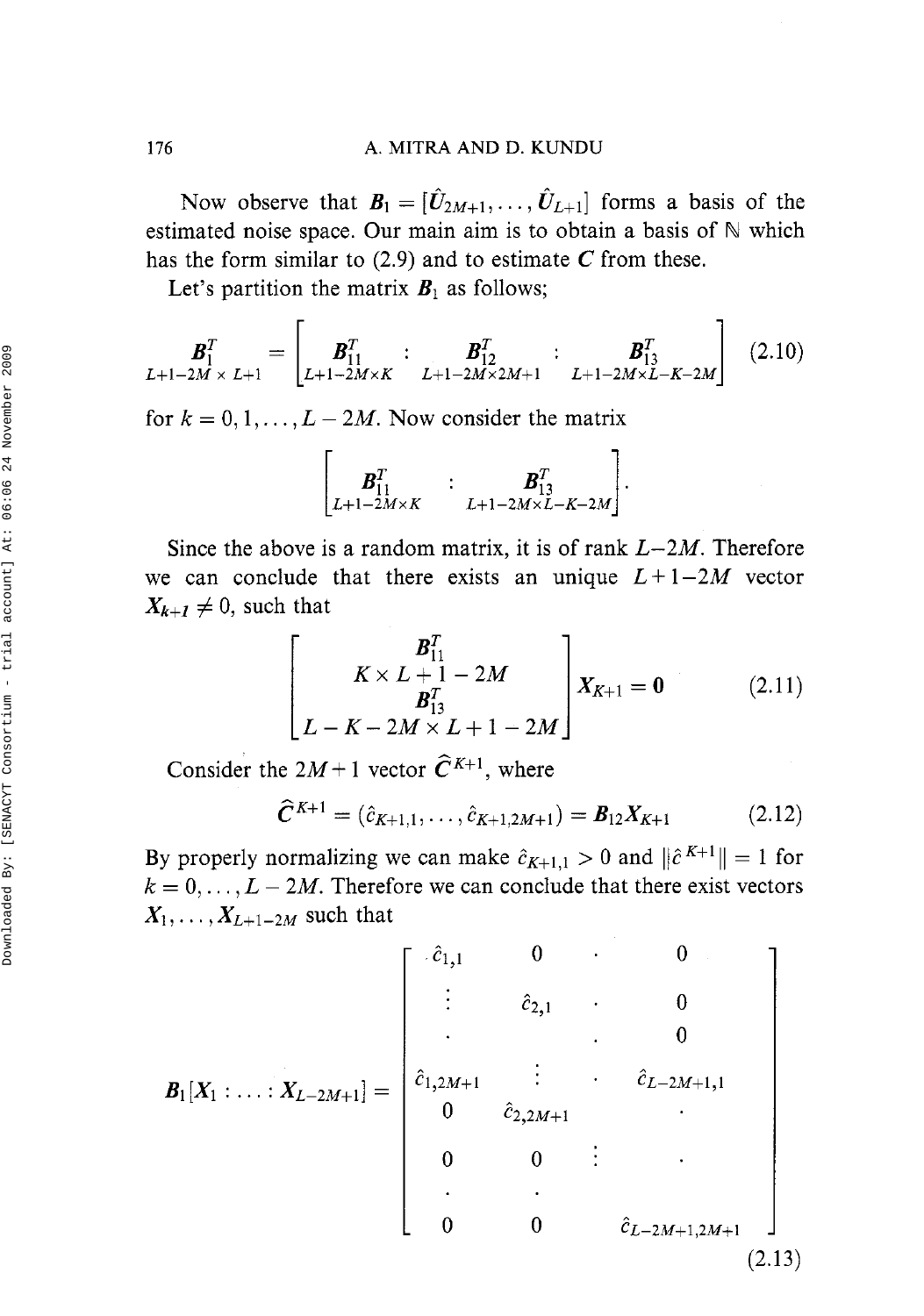where  $\hat{c}_{k,1} > 0$  and  $\|\hat{C}^k\| = 1$  for  $k = 1, \ldots, L + 1 - 2M$ . Observe that in the noiseless situation

$$
\widehat{C}^1 = \widehat{C}^2 = \ldots = \widehat{C}^{L-2M+1} = C. \tag{2.14}
$$

Let *J* be the  $L + 1 \times L + 1$  exchange matrix given by

$$
\mathbf{J} = \begin{bmatrix} 0 & 0 & \dots & 1 \\ 0 & 0 & \dots & 1 \\ \vdots & \vdots & \dots & \vdots \\ 1 & 0 & \dots & 0 \end{bmatrix}
$$
 (2.15)

Consider the matrix  $\tilde{T}$  given by

$$
\tilde{T} = J T J \tag{2.16}
$$

Observe that the eigenvalues of T and  $\tilde{T}$  are same and if x is an eigenvector of  $\boldsymbol{T}$  corresponding to the eigenvalue  $\lambda$ , i.e.,

$$
Tx = \lambda x \Rightarrow J \mathit{T} J J x = \lambda J x \Rightarrow \mathit{T} (J x) = \lambda (J x)
$$

then *Jx* is an eigenvector for  $\tilde{T}$  corresponding to  $\lambda$ . Let's denote by  $\tilde{N}$ the subspace generated by  $\{J\hat{U}_{2M+1}, \ldots, J\hat{U}_{L+1}\}$ , we call  $\tilde{N}$  the noise space of *T.* 

It can be easily seen that in the noiseless situation there exists an unique basis of the noise space of  $\tilde{T}$  of the form

$$
\tilde{B}_2 = \begin{bmatrix}\n0 & 0 & \cdots & c_1 \\
\vdots & \vdots & \ddots & \vdots \\
0 & c_1 & c_M \\
c_1 & \vdots & c_M \\
\vdots & \vdots & \vdots \\
c_M & c_{M+1} & 0 \\
c_M & \vdots & \vdots \\
c_M & \vdots & \vdots \\
c_M & \vdots & \vdots \\
c_1 & 0 & \cdots & 0\n\end{bmatrix}
$$
\n(2.17)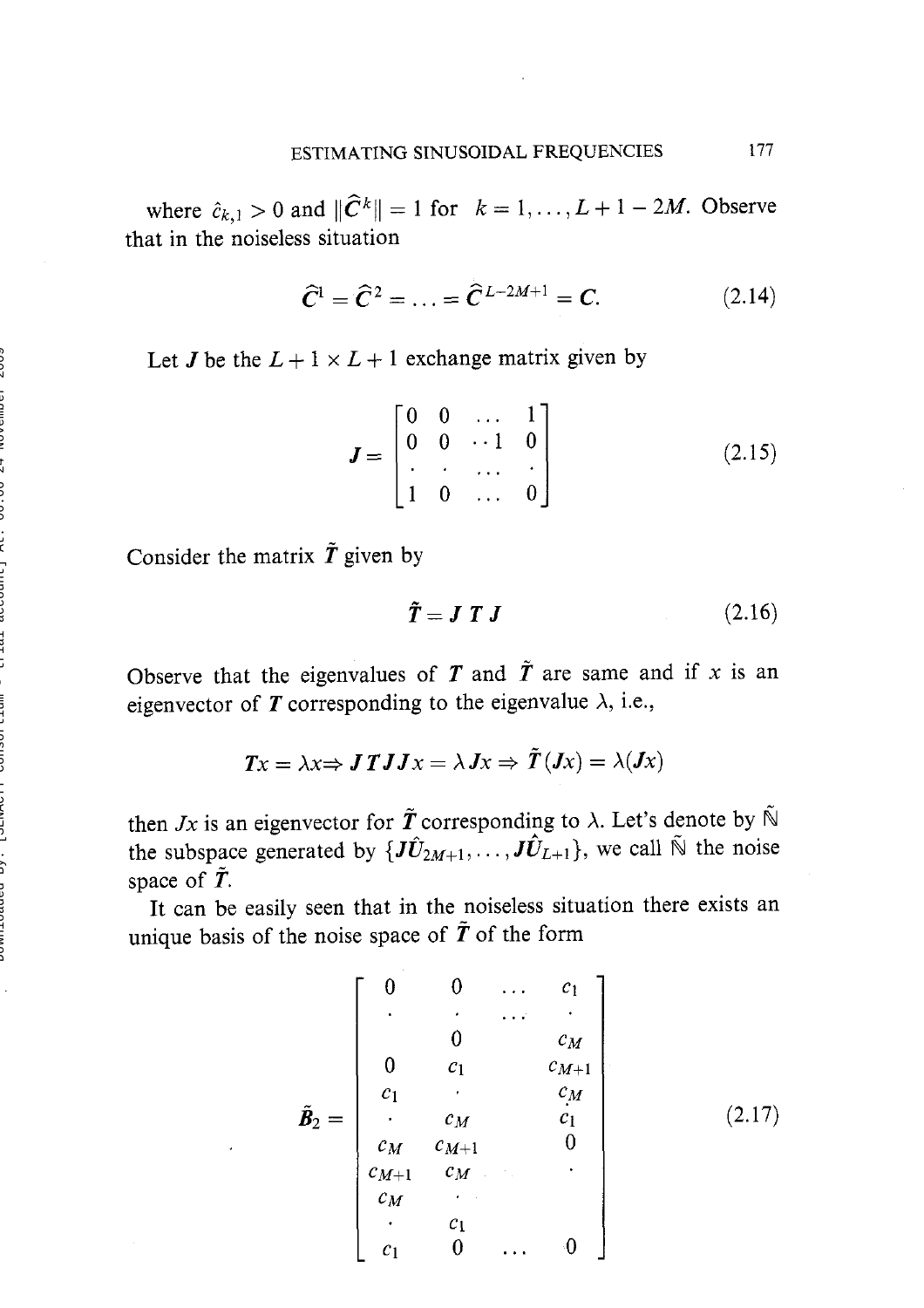In this case also our aim is to obtain the basis of the estimated noise space  $\tilde{\mathbb{N}}$ , i.e.,

$$
\tilde{\boldsymbol{B}}_1 = [\boldsymbol{J}\widehat{\boldsymbol{U}}_{2M+1} : \cdots : \boldsymbol{J}\widehat{\boldsymbol{U}}_{L+1}]
$$
\n(2.18)

to the form similar to *(2.17).* Proceeding exactly as in the case of N, we reduce the basis to the following form

$$
\mathbb{G} = \begin{bmatrix} 0 & 0 & \cdots & \hat{c}_{L-2M+1,1}^{*} \\ \cdot & \cdot & \cdot & \cdot \\ 0 & \hat{c}_{2,1}^{*} & \cdot & \hat{c}_{L-2M+1,2M+1}^{*} \\ \hat{c}_{1,1}^{*} & \vdots & \cdot & \cdot & 0 \\ \vdots & \hat{c}_{2,2M+1}^{*} & 0 & \cdot & \cdot & 0 \end{bmatrix}
$$
(2.19)

such that for each  $\hat{C}_K^* = (\hat{c}_{k,1}^*, \dots, \hat{c}_{k,2M+1}^*, k = 1, \dots, L - 2M + 1;$  $E_{k,1}^* > 0$  and  $\|\hat{C}_K^*\| = 1$ . As in the case of  $\mathbb{N}$ , in the noiseless situation

$$
\hat{C}_1^* = \hat{C}_2^* = \dots = \hat{C}_{L+1-2M}^* = C \tag{2.20}
$$

It is further observed that  $\mathbb{G} = JB_1[X_1 : \dots : X_{L-2M+1}],$  i.e.,

$$
\begin{bmatrix}\n0 & 0 & \hat{c}_{L-2M+1,1}^{*} \\
\vdots & 0 & \vdots \\
0 & \hat{c}_{2,1}^{*} & \hat{c}_{L-2M+1,2M+1}^{*} \\
\vdots & \vdots & \vdots \\
\hat{c}_{1,1}^{*} & \hat{c}_{2,2M+1}^{*} & \cdots & 0 \\
\vdots & \hat{c}_{2,1}^{*} & 0 & 0\n\end{bmatrix}
$$
\n
$$
= J \begin{bmatrix}\n\hat{c}_{1,1} & 0 & 0 \\
\hat{c}_{1,2M+1} & \hat{c}_{1,2M+1} & \cdots & 0 \\
\vdots & \vdots & \vdots \\
0 & 0 & \vdots \\
0 & 0 & \cdots\n\end{bmatrix}
$$
\n
$$
(2.21)
$$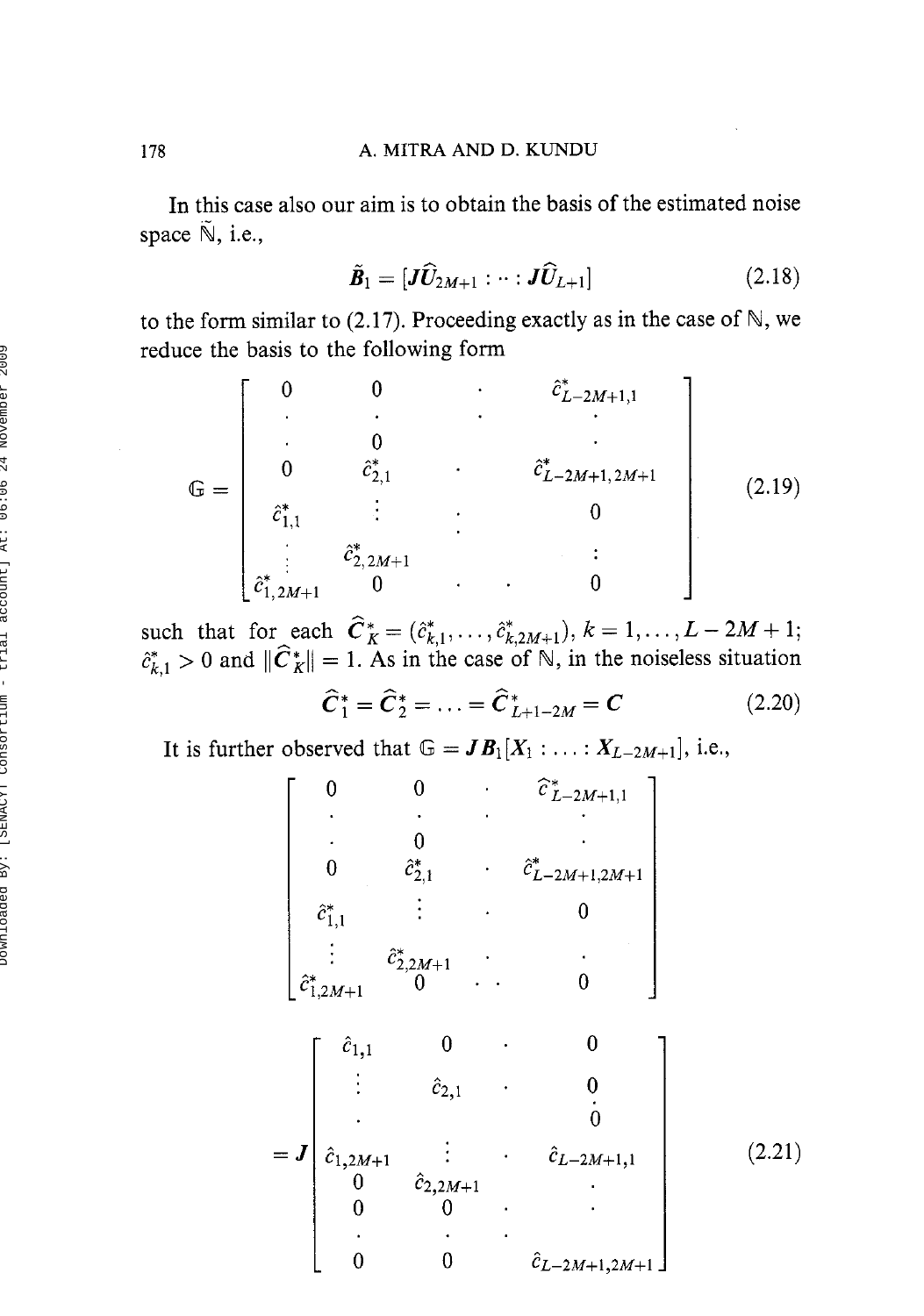Now observe that since (2.14) and (2.20) are true, it is quite natural that any one of the  $\tilde{C}^K$  for  $k = 1, ..., L - 2M + 1$  or  $\tilde{C}_K^*$  for  $k = 1, ...,$  $L - 2M + 1$  can be used to estimate the frequencies. In fact the use of  $\hat{C}_{K}^{**} = \frac{1}{2}(\hat{C}^{K} + \hat{C}_{K}^{*}); k = 1, \ldots, L - 2M + 1$  always ensure that the estimated coefficients of the polynomial prediction equation (2.3) satisfy the symmetry constraint and roots of

$$
\hat{c}_{k,1}^{**}Z^{2M} + \hat{c}_{k,2}^{**}Z^{2M-1} + \cdots + \hat{c}_{k,2M+1}^{**} = 0 \qquad (2.22)
$$

are of the form  $\exp(\pm i\hat{\omega}_K)$ , for  $k = 1, ..., L - 2M + 1$ . We use all  $\hat{C}_{K}^{**}$ ;  $k = 1, \ldots, L - 2M + 1$  to estimate w. We take the average of all  $\hat{C}_{K}^{**}$ 's and use (2.3) to get the final estimate  $\hat{\omega}$  of  $\omega$ . We call the resulting estimate  $\hat{\omega}$ , the Noise Space Decomposition (NSD) estimates.

The following consistency result can be established.

THEOREM 1*Under the assumptions of the model* (1.1), *the estimate*   $\widehat{\omega}$  of  $\omega$  obtained by the method described above is strongly consistent, i.e.,

$$
\widehat{\omega}_{NSD} \stackrel{a.s.}{\longrightarrow} \omega \tag{2.23}
$$

*For the proof of Theorem* 1, *see Appendix.* 

### **3.** MODIFIED NOISE SPACE DECOMPOSITION METHOD

It is well known (Harvey; 1981, Ch. **4.5)** that when a regular likelihood (differentiable up to third order) is maximized through the Newton-Raphson, scoring or a related algorithm, the estimates obtained after one single round of iteration already have the same asymptotic properties as the exact least squares estimates. This holds, if the starting values have been chosen  $\sqrt{N}$  - consistently. Now, since the NSD method is strongly consistent we combine the NSD method with one single round of scoring algorithm. This way the asymptotic error variances should (in theory, at least) coincide with the asymptotic variance irrespective of the distributional form of the error term. We call the resulting estimates obtained after one round of iteration with NSD as starting values, the Modified Noise Space Decomposition (MNSD) estimates.

One way of implementing this idea would be the following: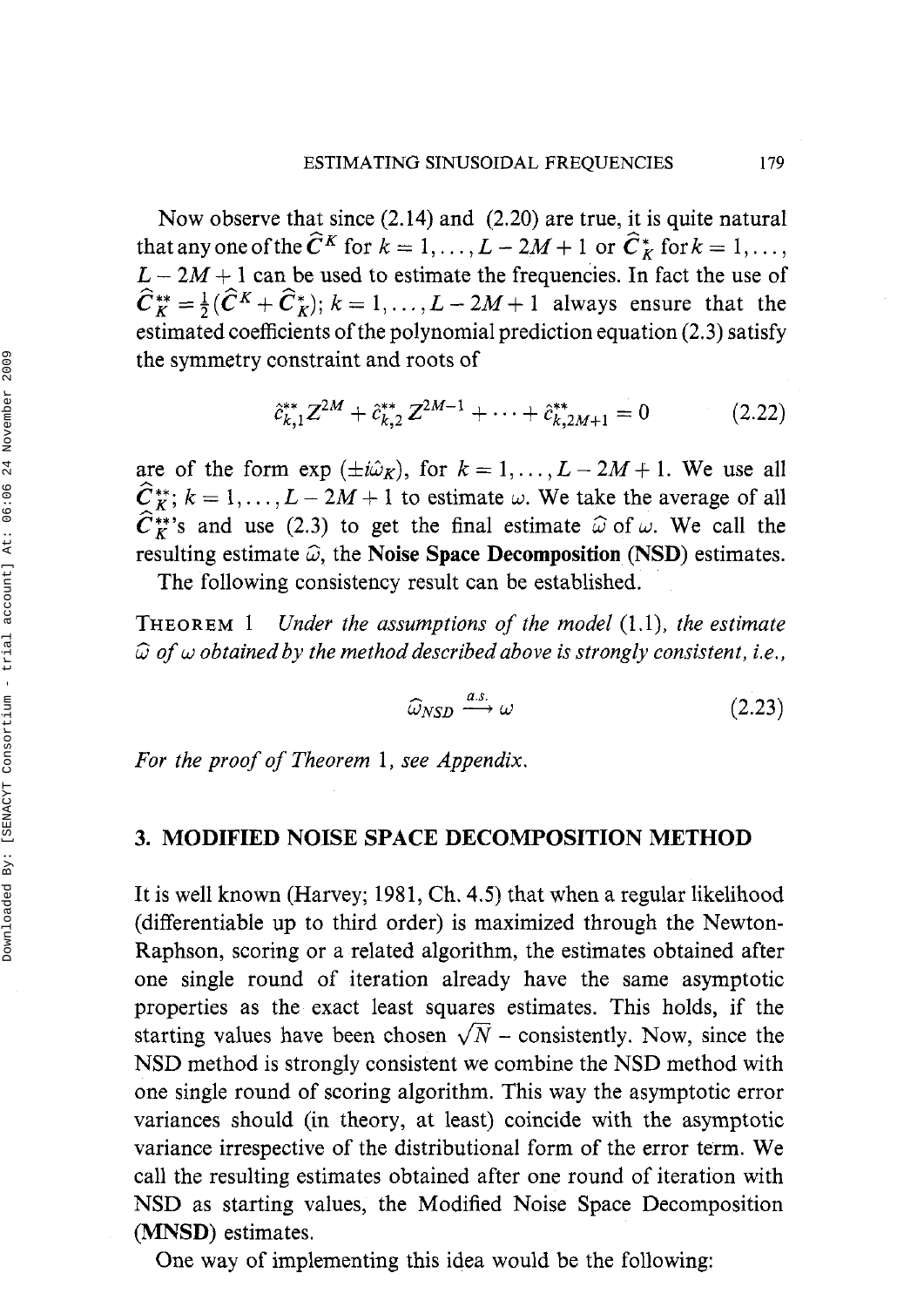Let us write the model (1.1) in the vector form

$$
Y = A(\omega)\alpha + \varepsilon \tag{3.1}
$$

where  $A(\omega) = [A_1(\omega)A_2(\omega) \dots A_N(\omega)]^T$  with  $A_k(\omega) = [\cos(\omega_1 k) \sin(\omega_1,$  $k) \dots \cos(\omega_M k) \sin(\omega_M k))^T$ ,  $\alpha = (A_1 B_1 \dots A_M B_M)$ ,  $Y = (Y_1 \dots Y_N)^T$ and  $\varepsilon = (\varepsilon_1 \dots \varepsilon_N)^T$ .

Now consider the concentrated residual sum of squares

$$
Y^*[I - P_A(\omega)]Y = Y^*[I - A(\omega)[A^*(\omega)A(\omega)]^{-1}A^*(\omega)]Y
$$
 (3.2)

To obtain the least squares estimates first (3.2) can be minimized with respect to  $\omega$  and then the estimate of  $\alpha$  can be obtained using linear regression technique. For details see Kundu (1993b). We obtain the MNSD estimates after one step minimization of (3.2) using NSD estimates as starting values.

## **4. CONFIDENCE INTERVALS**

In this section we propose different confidence intervals for the frequencies. We propose an asymptotic confidence interval and two bootstrap confidence intervals.

### **4.1. Asymptotic Confidence Intervals**

In this subsection we discuss the confidence intervals for the frequencies based on their asymptotic distribution. It may be observed that (Kundu and Mitra; 1996) that the asymptotic distribution of the exact LSE of the frequencies is of the following form

$$
N^{-3/2}[\hat{\omega}_k - \omega_k] \sim N\left(0, \frac{24\sigma^2}{\left(A_k^2 + B_k^2\right)}\right) \tag{4.1.1}
$$

which eventually coincides with the distribution of the approximate LSE proposed by Walker (1971).

Since the MNSD estimates proposed in Section 3 has the same asymptotic properties as the exact LSE, we take the MNSD estimates as  $\hat{\omega}_k$  in (4.12).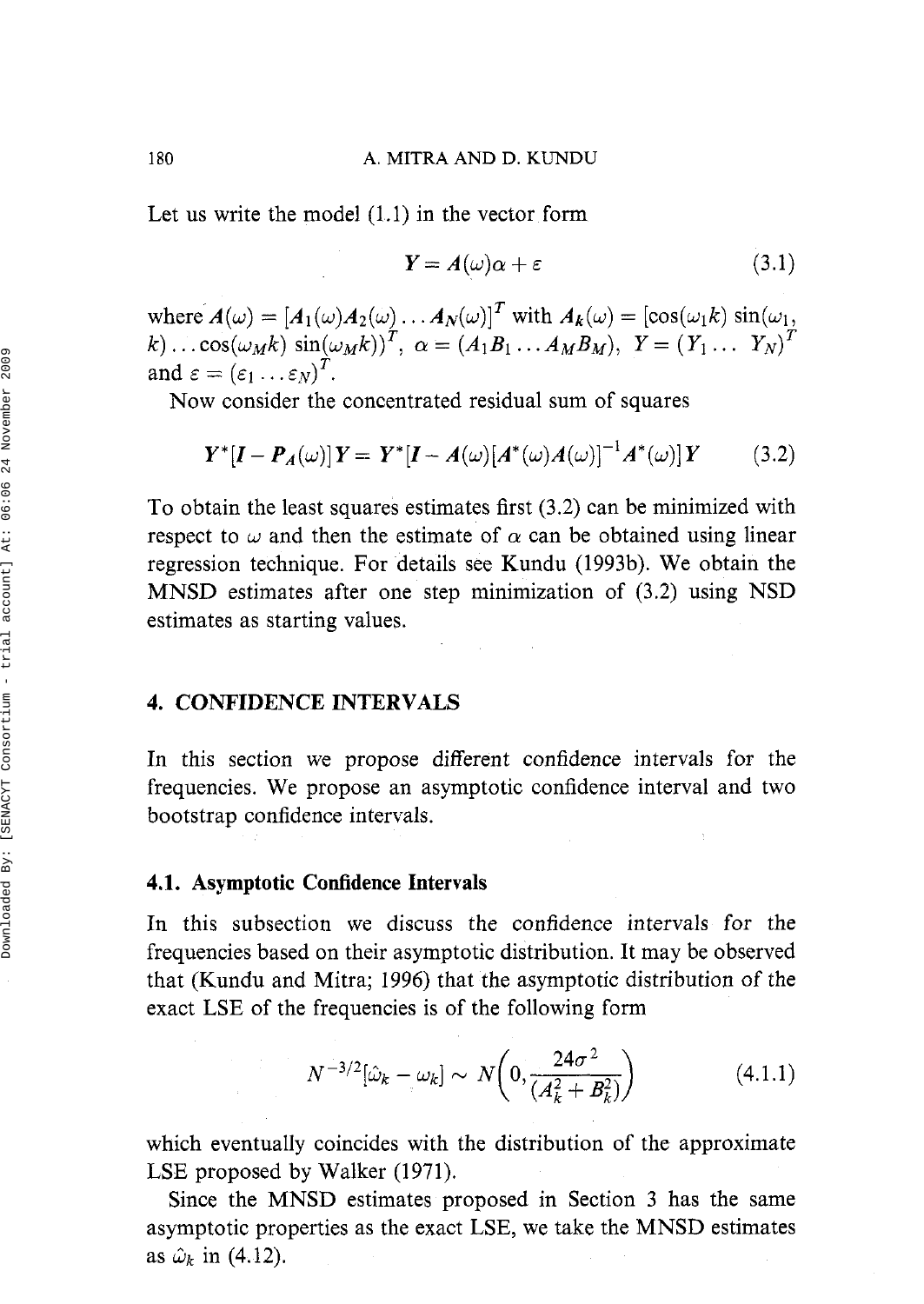#### **4.2. Percentile Bootstrap Confidence Intervals**

In this subsection we construct the percentile bootstrap confidence intervals for  $\omega_k$ 's using the method suggested by Efron (1982).

Suppose we have a sample of size  $N$ ;  $y_1, \ldots, y_N$  coming from (1.1). We propose the following algorithm to obtain the confidence intervals

- (1) Estimate  $(\omega_1, \ldots, \omega_M)$  from  $y_1, \ldots, y_N$  using MNSD method.
- (2) Estimate  $\hat{\varepsilon}_i = y_i \hat{y}_i$ ,  $i = 1, ..., N$ , where

$$
\hat{y}_i = \sum_{k=1}^M (\hat{A}_k \cos(\hat{\omega}_k t) + \hat{B}_k \sin(\hat{\omega}_k t)).
$$

(Here  $\hat{A}_k$  and  $\hat{B}_k$  are obtained using linear regression, see Kundu (1994))

- (3) Draw a random sample of size N from  $\{\hat{\varepsilon}_1, \dots, \hat{\varepsilon}_N\}$  with replacement, let it be  $\{\hat{\varepsilon}_{B_1}, \ldots, \hat{\varepsilon}_{B_N}\}.$
- (4) Obtain bootstrap sample  $y_1^*, \ldots, y_N^*$ ; where

$$
y_i^* = \hat{y}_i + \hat{\varepsilon}_{B_i}, \quad i = 1, \ldots, N.
$$

- (5) Estimate  $(\omega_1, \ldots, \omega_M)$  from  $y_1^*, \ldots, y_N^*$  using MNSD method. Denote it by  $\omega_k^*$ ,  $K = 1, \ldots, M$ .
- (6) Repeat the steps **(3)** to (5) NBOOT times.
- (7) Order these NBOOT estimates corresponding to each  $\omega_k$ .
- (8) Estimate  $\hat{L}_{PB}(\alpha/2)$  by NBOOT  $\alpha/2$ th order statistics and  $\hat{U}_{PB}(\alpha/2)$  by NBOOT (1- $\alpha/2$ )th order statistics for each set of  $\omega_k^*$  and claim that  $(\hat{L}_{PB}(\alpha/2), \hat{U}_{PB}(\alpha/2))$  to be the 100(1- $\alpha$ )% percentile bootstrap-t confidence intervals for  $\omega_k$ .

#### **4.3. Bootstrap-t Confidence Intervals**

In this subsection we construct the bootstrap-t confidence intervals based on the method suggested by Hall (1988).

We propose the following algorithm for computing the bootstrap-t confidence intervals,

Step (1) to (4) same as Percentile Boot Strap method.

(5) Estimate  $(\omega_1, \dots, \omega_M)$  from  $y_1^*, \dots, y_N^*$  using MNSD method, denote it by  $\hat{\omega}_k^*$  and also the estimate of  $\sigma^2$  as  $\hat{\sigma}_k^2$ .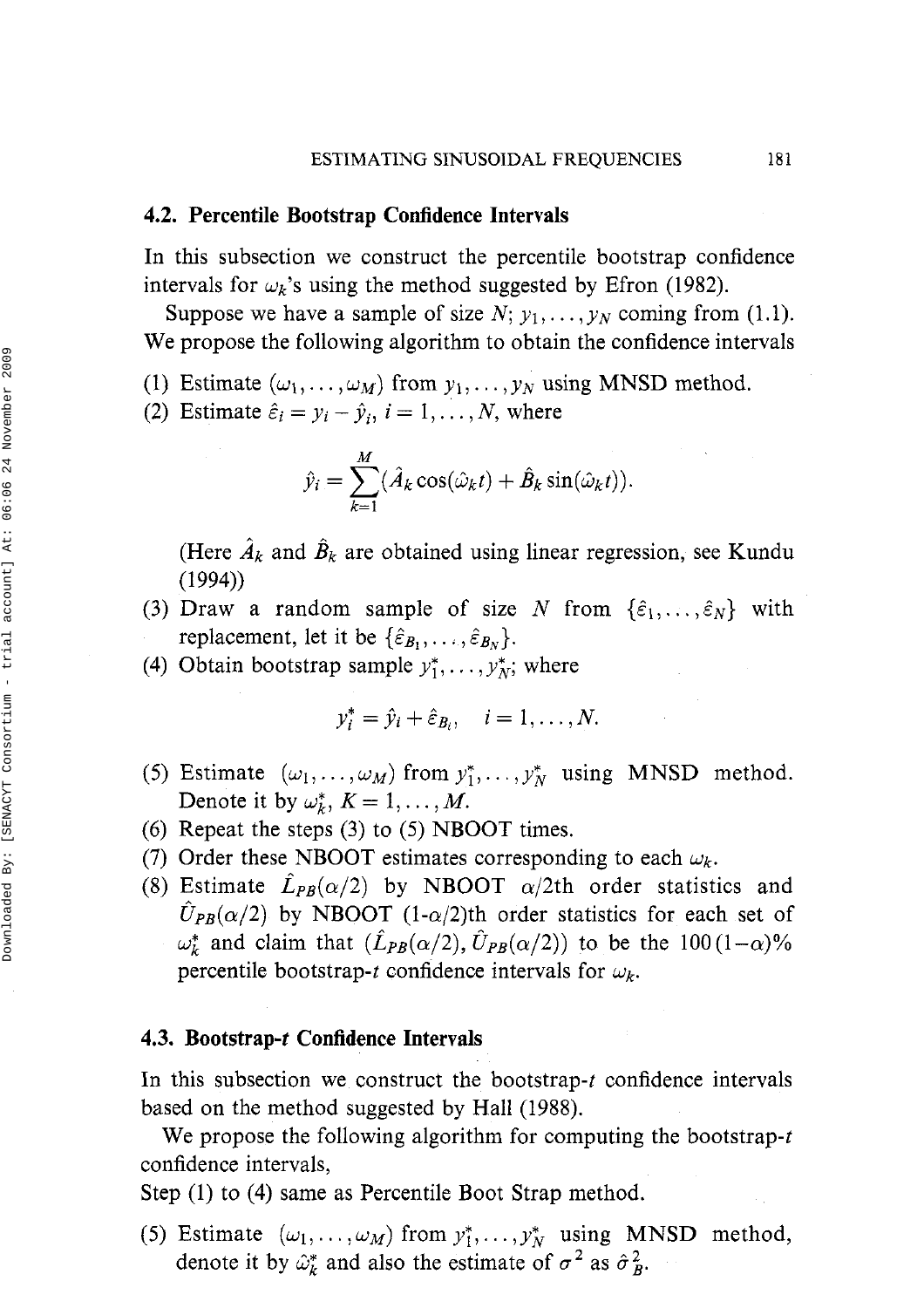6) Obtain for each  $\omega_k$ ,  $k = 1, \ldots, M$ 

$$
T_{k,i} = \frac{\sqrt{N}(\hat{\omega}_k^*-\hat{\omega}_k)}{\hat{\sigma}_B}
$$

- (7) Repeat the steps **(3)** to (6) NBOOT times.
- (8) For each  $\omega_k$ , order the NBOOT number of  $T_{k,i}$ 's. Estimate  $\hat{L}_{TB}(\alpha/2)$  by  $\hat{\omega}_k + \sqrt{N}\hat{\sigma}$  (NBOOT  $\alpha/2$  th order statistics from  $T_{ki}$ 's) and  $\hat{U}_{TB}(\alpha/2)$  by  $\hat{\omega}_k + \sqrt{N}\hat{\sigma}$  (NBOOT  $(1-\alpha/2)$ ) th order statistics from  $T_{k,i}$ 's). Now claim that  $(\hat{L}_{TB}(\alpha/2), \hat{U}_{TB}(\alpha/2))$  to be the 100 (1- $\alpha$ )% bootstrap-t confidence interval for  $\omega_k$ .

## **5. MONTE CARL0 SIMULATIONS**

We have performed Monte Carlo simulation study to ascertain the behavior of NSD and MNSD estimates for moderate sample sizes and different ranges of the error variances  $\sigma^2$ . All these simulations have been done on the HP-9000 computer at the Indian Institute of Technology Kanpur, using the IMSL random deviate generator.

We consider the following models;

$$
y_t = 1.5 \cos(\omega t) + 1.5 \sin(\omega t) + \varepsilon_t, \qquad t = 1, ..., 25 \qquad (5.1)
$$
  

$$
y_t = 1.5 \cos(\omega_1 t) + 1.5 \sin(\omega_1 t)
$$
  

$$
+2.5 \cos(\omega_2 t) + 2.5 \sin(\omega_2 t) + \varepsilon_t, \qquad t = 1, ..., 25 \qquad (5.2)
$$

The error random variable  $\{\varepsilon_t\}$  is white and Gaussian with variances  $\sigma^2$ . The frequency  $\omega$  is taken to be 0.25 $\pi$ , 0.50 $\pi$ , 0.75 $\pi$  for (5.1) and  $\omega_1 = 0.5$ ,  $\omega_2 = 2.5$  for (5.2). In each case, 500 independent trials using different  $\varepsilon_t$  sequences are performed. The variance of the error random variables is varied from 0.01 to 1.5. In each case we computed  $(\omega_1, \ldots, \omega_M)$  by NSD, MNSD, TLS-ESPRIT (Roy and Kailath; 1989) and Quinn's (Quinn; 1994) methods. For each  $\omega$ , we computed the average estimates and the mean squared errors (MSE) over 500 replications and also the corresponding Cramer-Rao lower bound (CRLB).

It is observed that the performance of the NSD estimates changes with the different values of L. We observed that the MSE starts decreasing as L increases and for  $N=25$ , the best performance (min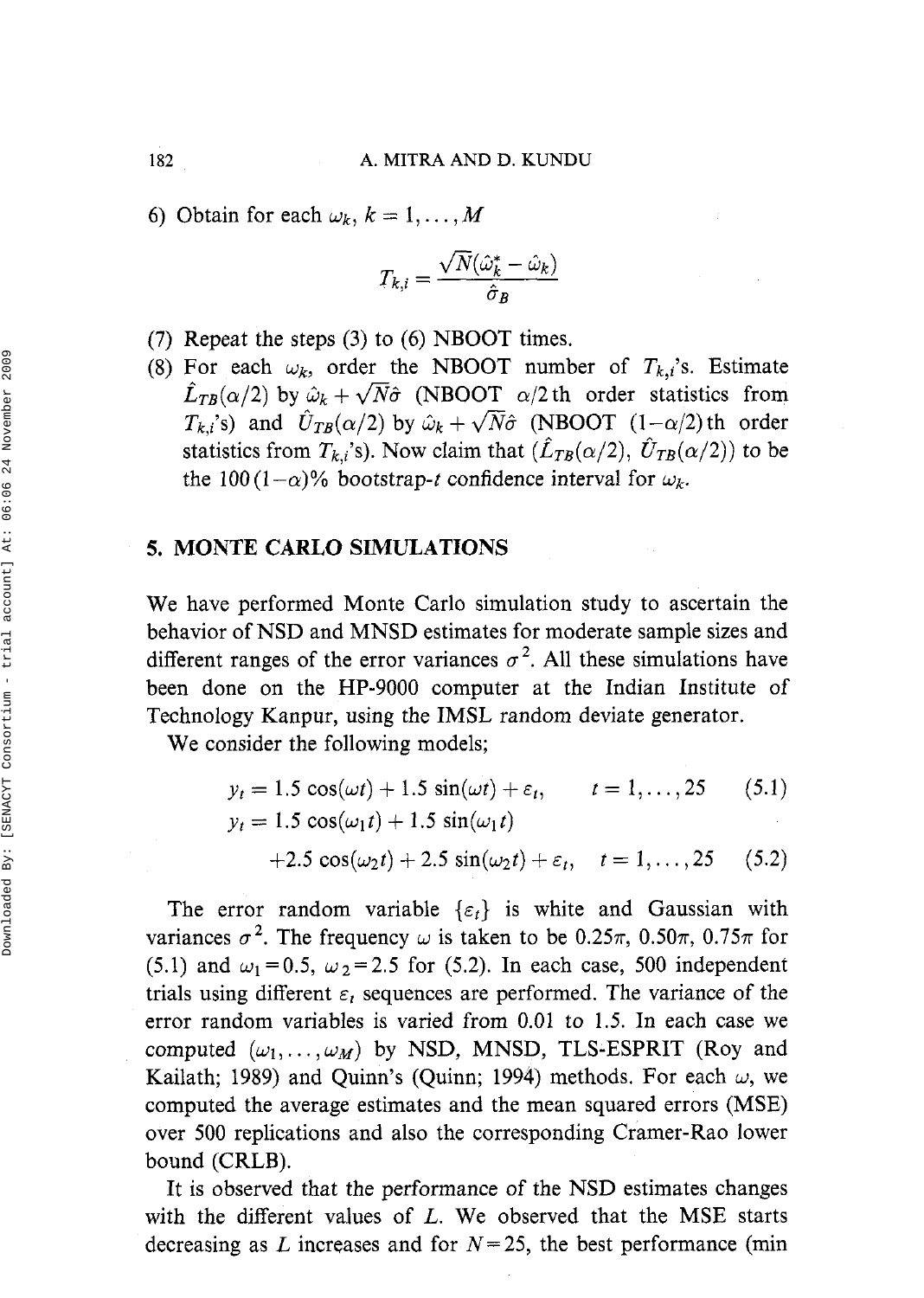MSE) of the NSD occurs at  $L=15$  ( $\approx$ (3/5)N). The performance of the MNSD estimates does not seem to be much affected with the variation of L. We report the best performance of NSD and MNSD along with their CRLB in Table I for the model (5.1) and that of model *(5.2)* in Table **111.** 

| $\sigma^2$ |                | $\omega = .25\pi$ | $\omega = .50\pi$ | $\omega = .75\pi$ |
|------------|----------------|-------------------|-------------------|-------------------|
|            | <b>CRLB</b>    | 0.785398          | 1.570796          | 2.356194          |
|            |                | 3.41333E-06       | 3.41333E-06       | 3.41333E-06       |
|            | <b>NSD</b>     | 0.785453          | 1.570718          | 2.356080          |
|            |                | 4.33998E-06       | 4.12378E-06       | 4.08629E-06       |
| 0.01       | <b>MNSD</b>    | 0.785389          | 1.570732          | 2.356134          |
|            |                | 3.73869E-06       | 3.16699E-06       | 2.67494E-06       |
|            | TLS-ESP        | 0.785421          | 1.570707          | 2.356098          |
|            |                | 4.69288E-06       | 4.03914E-06       | 3.17762E-06       |
|            | QUINN          | 0.780732          | 1.570961          | 2.366450          |
|            |                | 2.89467E-05       | 4.59882E-06       | 1.08402E-04       |
|            | <b>CRLB</b>    | 0.785398          | 1.570796          | 2.356194          |
|            |                | 6.82667E-06       | 6.82667E-06       | 6.82667E-06       |
|            | <b>NSD</b>     | 0.785500          | 1.570686          | 2.356013          |
|            |                | 8.69172E-06       | 8.25931E-06       | 8.20251E-06       |
| 0.02       | <b>MNSD</b>    | 0.785375          | 1.570705          | 2.356124          |
|            |                | 7.48658E-06       | 6.35441E-06       | 5.35563E-06       |
|            | <b>TLS-ESP</b> | 0.785439          | 1.570672          | 2.356061          |
|            |                | 9.39960E-06       | 8.09771E-06       | 6.36954E-06       |
|            | <b>QUINN</b>   | 0.780695          | 1.570911          | 2.366391          |
|            |                | 3.65142E-05       | 9.16851E-06       | 1.10426E-04       |
|            | <b>CRLB</b>    | 0.785398          | 1.570796          | 2.356194          |
|            |                | 1.02400E-05       | 1.02400E-05       | 1.02400E-05       |
|            | <b>NSD</b>     | 0.785546          | 1.570662          | 2.355952          |
|            |                | 1.30522E-05       | 1.24045E-05       | 1.23413E-05       |
| 0.03       | <b>MNSD</b>    | 0.785359          | 1.570683          | 2.356123          |
|            |                | 1.12405E-05       | 9.55837E-06       | 8.04419E-06       |
|            | <b>TLS-ESP</b> | 0.785455          | 1.570645          | 2.356034          |
|            |                | 1.41192E-05       | 1.21739E-05       | 9.57469E-06       |
|            | QUINN          | 0.780658          | 1.570867          | 2.366341          |
|            |                | 4.40984E-05       | 1.37549E-05       | 1.12635E-04       |
|            | <b>CRLB</b>    | 0.785398          | 1.570796          | 2.356194          |
|            |                | 1.36533E-05       | 1.36533E-05       | 1.36533E-05       |
|            | <b>NSD</b>     | 0.785592          | 1.570642          | 2.355897          |
|            |                | 1.74222E-05       | 1.65586E-05       | 1.65001E-05       |
| 0.04       | <b>MNSD</b>    | 0.785342          | 1.570665          | 2.356126          |
|            |                | 1.50005E-05       | 1.27775E-05       | 1.07415E-05       |
|            | <b>TLS-ESP</b> | 0.785471          | 1.570623          | 2.356011          |
|            |                | 1.88515E-05       | 1.62672E-05       | 1.27937E-05       |
|            | <b>QUINN</b>   | 0.780623          | 1.570826          | 2.366294          |
|            |                | 5.17059E-05       | 1.83559E-05       | 1.14946E-04       |

TABLE I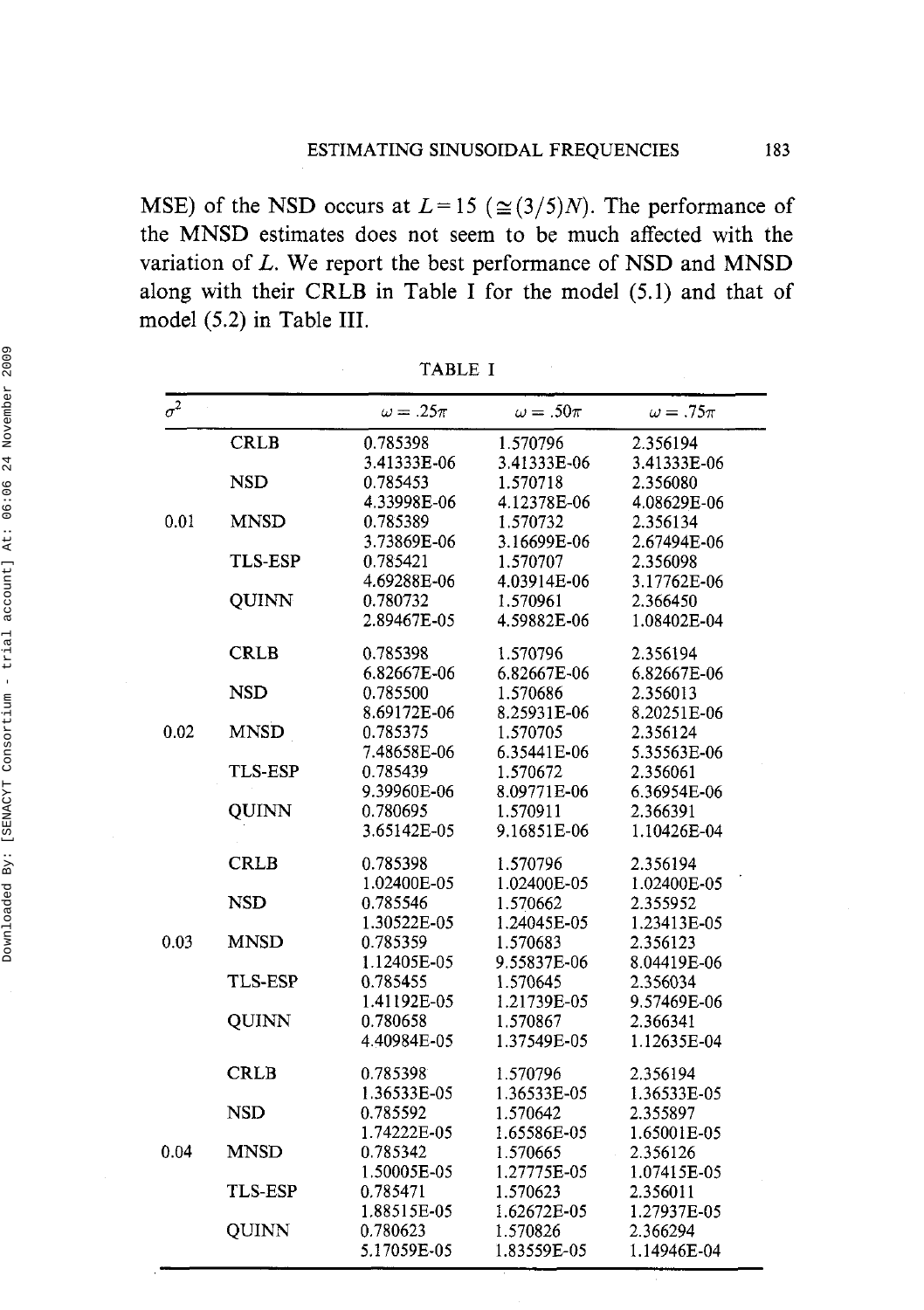#### 184 **A. MITRA AND D. KUNDU**

TABLE I (Continued)

| $\sigma^2$ |                | $\omega = .25\pi$ | $\omega = .50\pi$ | $\omega = .75\pi$ |
|------------|----------------|-------------------|-------------------|-------------------|
|            |                |                   |                   |                   |
|            | <b>CRLB</b>    | 0.785398          | 1.570796          | 2.356194          |
|            |                | 1.70667E-05       | 1.70667E-05       | 1.70667E-05       |
|            | <b>NSD</b>     | 0.785638          | 1.570623          | 2.355843          |
|            |                | 2.18019E-05       | 2.07213E-05       | 2.06775E-05       |
| 0.05       | <b>MNSD</b>    | 0.785326          | 1.570648          | 2.356132          |
|            |                | 1.87662E-05       | 1.60110E-05       | 1.34479E-05       |
|            | TLS-ESP        | 0.785487          | 1.570604          | 2.355992          |
|            |                | 2.35964E-05       | 2.03773E-05       | 1.60256E-05       |
|            | QUINN          | 0.780588          | 1.570786          | 2.366251          |
|            |                | 5.73365E-05       | 2.29709E-05       | 1.17325E-04       |
|            | CRLB           | 0.785398          | 1.570796          | 2.356194          |
|            |                | 1.70667E-04       | 1.70667E-04       | 1.70667E-04       |
|            | <b>NSD</b>     | 0.787822          | 1.570307          | 2.353656          |
|            |                | 2.31700E-04       | 2.15971E-04       | 2.26471E-04       |
| 0.05       | <b>MNSD</b>    | 0.784518          | 1.570232          | 2.356872          |
|            |                | 1.93809E-04       | 1.74121E-04       | 1.47636E-04       |
|            | <b>TLS-ESP</b> | 0.786194          | 1 570276          | 2.355635          |
|            |                | 2.53689E-04       | 2.24849E-04       | 1.77509E-04       |
|            | QUINN          | 0.782626          | 1.567484          | 2.360877          |
|            |                | 5.05633E-04       | 3.63172E-04       | 6.84565E-04       |
|            | <b>CRLB</b>    | 0.785398          | 1.570796          | 2.356194          |
|            |                | 3.41333E-04       | 3.41333E-04       | 3.41333E-04       |
|            | <b>NSD</b>     | 0.791625          | 1.570268          | 2.348618          |
|            |                | 5.85014E-04       | 4.65771E-04       | 2.00918E-03       |
| 1.0        | <b>MNSD</b>    | 0.783479          | 1.569923          | 2.356048          |
|            |                | 4.05486E-04       | 3.78684E-04       | 1.85945E-03       |
|            | <b>TLS-ESP</b> | 0.785290          | 1.573467          | 2.357093          |
|            |                | 1.88270E-03       | 5.50305E-04       | 1.66025E-03       |
|            | <b>OUINN</b>   | 0.784584          | 1.562216          | 2.355021          |
|            |                | 1.25684E-03       | 9.45444E-04       | 2.38975E-03       |
|            | <b>CRLB</b>    | 0.785398          | 1.570796          | 2.356194          |
|            |                | 5.12000E-04       | 5.12000E-04       | 5.12000E-04       |
|            | <b>NSD</b>     | 0.801783          | 1.571409          | 2.337188          |
|            |                | 9.85854E-03       | 4.55059E-03       | 1.88180E-02       |
| 1.5        | <b>MNSD</b>    | 0.786734          | 1.571403          | 2.351391          |
|            |                | 9.60798E-03       | 4.89990E-04       | 1.68852E-02       |
|            | TLS-ESP        | 0.799084          | 1.581543          | 2.372139          |
|            |                | 5.34451E-03       | 3.26071E-02       | 1.42323E-02       |
|            | OUINN          | 0.787966          | 1.560561          | 2.358988          |
|            |                | 4.46255E-03       | 3.07516E-03       | 2.13763E-02       |
|            |                |                   |                   |                   |

We also performed a simulation study to investigate the performance of the different confidence intervals discussed in Section 4 with respect to their average length and coverage probabilities. We consider the simulation model (5.1) with  $\varepsilon_t$  white and Gaussian having error variance  $\sigma^2$ . Results are obtained for  $\omega = 0.25\pi$ , 0.50 $\pi$  and 0.75 $\pi$ . For each  $\omega$ , simulations were performed for  $\sigma^2 = 0.01$ , 0.05 and 0.1.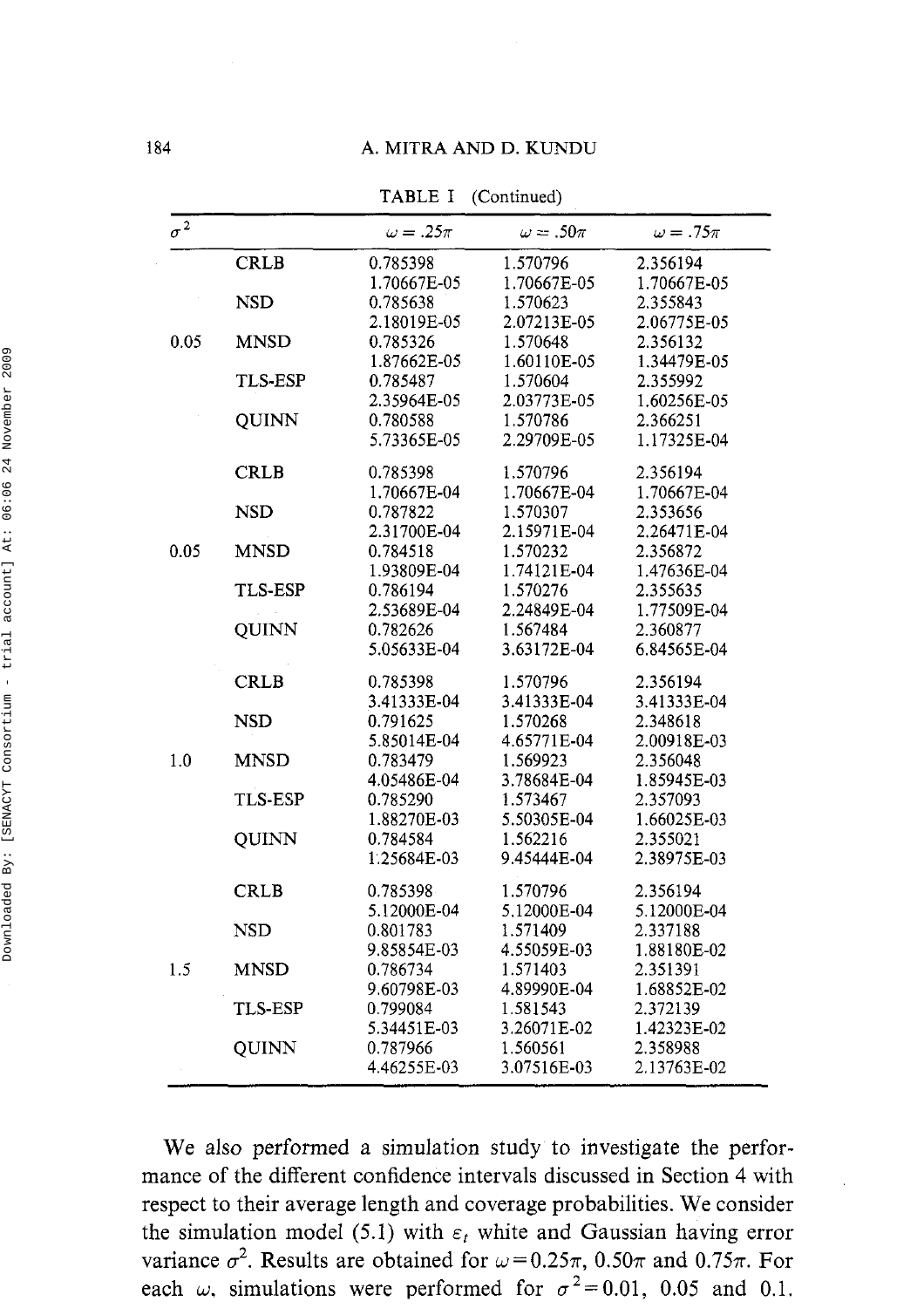|                | $\omega = .25\pi$ | $\omega = .50\pi$ | $\omega = .75\pi$ |  |
|----------------|-------------------|-------------------|-------------------|--|
|                |                   | $\sigma^2 = 0.01$ |                   |  |
| Asymptotic     | 0.005740          | 0.005716          | 0.005714          |  |
| (Cov. Prob.)   | (.820)            | (.849)            | (.818)            |  |
| Per-Boot       | 0.006130          | 0.005764          | 0.005496          |  |
| (Cov. Prob.)   | (.881)            | (.840)            | (.811)            |  |
| Bootstrap- $t$ | 0.006780          | 0.006375          | 0.006060          |  |
| (Cov. Prob.)   | (.889)            | (.840)            | (.820)            |  |
|                |                   | $\sigma^2 = 0.05$ |                   |  |
| Asymptotic     | 0.012812          | 0.012800          | 0.012794          |  |
| (Cov. Prob.)   | (.810)            | (.850)            | (.819)            |  |
| Per – Boot     | 0.013699          | 0.012915          | 0.012346          |  |
| (Cov. Prob.)   | (.881)            | (.840)            | (.810)            |  |
| Bootstrap-t    | 0.015173          | 0.014288          | 0.013620          |  |
| (Cov. Prob.)   | (.890)            | (.849)            | (.821)            |  |
|                |                   | $\sigma^2 = 0.10$ |                   |  |
| Asymptotic     | 0.040690          | 0.040699          | 0.040577          |  |
| (Cov. Prob.)   | (.799)            | (.830)            | (.850)            |  |
| Per – Boot     | 0.044166          | 0.042175          | 0.040585          |  |
| (Cov. Prob.)   | (.850)            | (.800)            | (.860)            |  |
| Bootstrap-t    | 0.048556          | 0.047148          | 0.044970          |  |
| (Cov. Prob.)   | (.883)            | (.860)            | (.860)            |  |
|                |                   |                   |                   |  |

TABLE I1

TABLE III

| $\sigma^2$ |                | $\omega_1=0.5$ | $\omega_2 = 2.5$ |  |
|------------|----------------|----------------|------------------|--|
|            | CRLB           | 0.500000       | 2.500000         |  |
|            |                | 3.41333E-06    | 1.92000E-06      |  |
|            | <b>NSD</b>     | 0.500032       | 2.499929         |  |
|            |                | 3.31704E-06    | 5.46915E-06      |  |
| 0.01       | MNSD           | 0.499997       | 2.499955         |  |
|            |                | 2.09698E-06    | 3.27784E-06      |  |
|            | <b>TLS-ESP</b> | 0.500009       | 2.499931         |  |
|            |                | 2.50940E-06    | 4.37303E-06      |  |
|            | QUINN          | 0.497793       | 2.497986         |  |
|            |                | 1.04618E-05    | 1.30069E-05      |  |
|            | <b>CRLB</b>    | 0.500000       | 2.500000         |  |
|            |                | 6.82667E-06    | 3.84000E-06      |  |
|            | NSD            | 0.500056       | 2.499883         |  |
|            |                | 6.63565E-06    | 1.09256E-05      |  |
| 0.02       | MNSD           | 0.499992       | 2.499951         |  |
|            |                | 4.19578E-06    | 6.55044E-06      |  |
|            | <b>TLS-ESP</b> | 0.500019       | 2.499903         |  |
|            |                | 5.02088E-06    | 8.73761E-06      |  |
|            | OUINN          | 0.497850       | 2.497994         |  |
|            |                | 1.68289E-05    | 2.19167E-05      |  |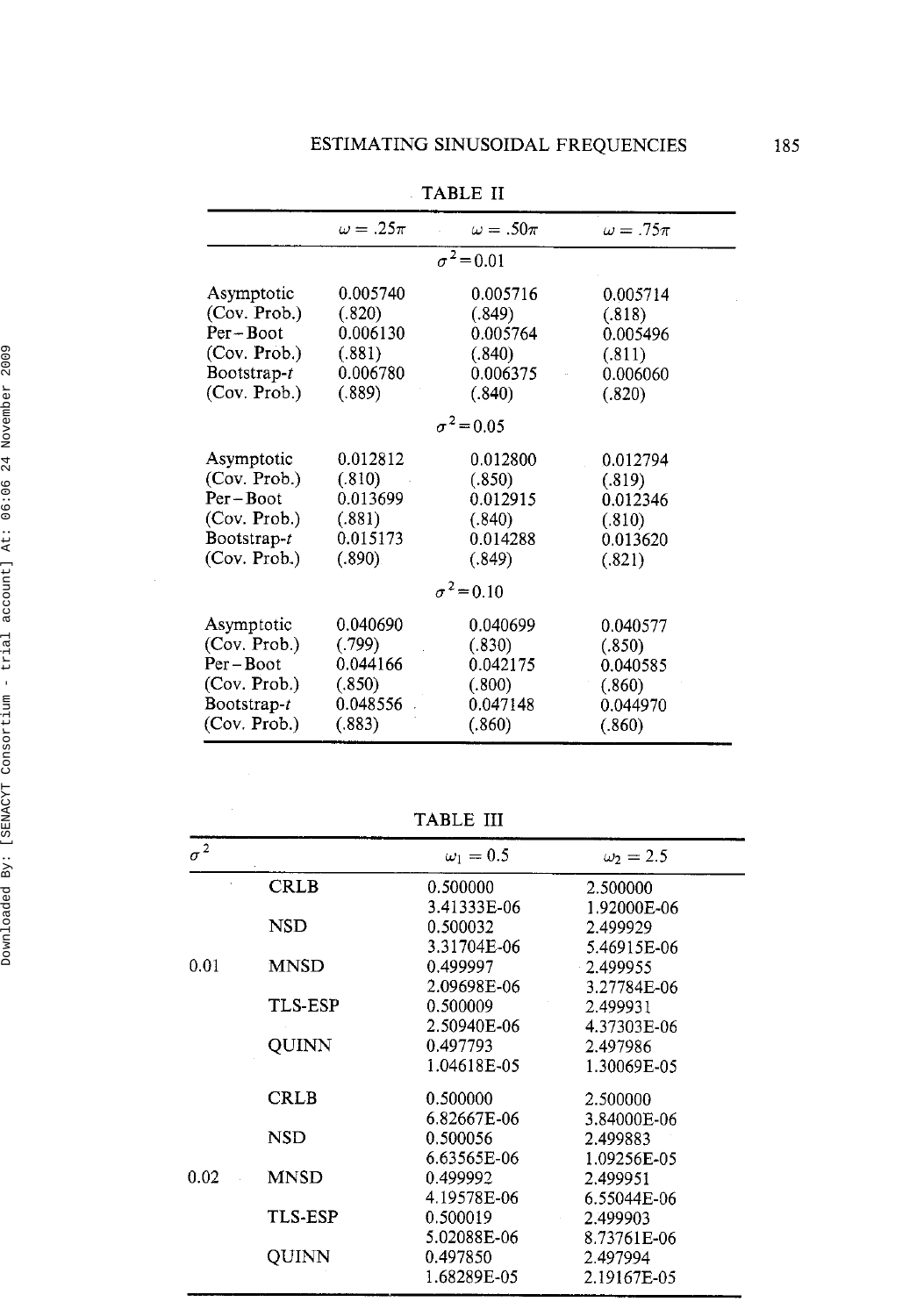TABLE III (Continued)

| $\sigma^2$ |                | $\omega_1=0.5$ | $\omega_2 = 2.5$ |
|------------|----------------|----------------|------------------|
|            | CRLB           | 0.500000       | 2.500000         |
|            |                | 1.02400E-05    | 5.76000E-06      |
|            | NSD            | 0.500080       | 2.499841         |
|            |                | 9.95597E-06    | 1.63778E-05      |
| 0.03       | <b>MNSD</b>    | 0.499986       | 2.499954         |
|            |                | 6.29682E-06    | 9.82452E-06      |
|            | TLS-ESP        | 0.500029       | 2.499880         |
|            |                | 7.53475E-06    | 1.31020E-05      |
|            | QUINN          | 0.497932       | 2.498008         |
|            |                | 2.36584E-05    | 3.08083E-05      |
|            | CRLB           | 0.500000       | 2.500000         |
|            |                | 1.36533E-05    | 7.68000E-06      |
|            | <b>NSD</b>     | 0.500103       | 2.499802         |
|            |                | 1.32780E-05    | 2.18287E-05      |
| 0.04       | <b>MNSD</b>    | 0.499980       | 2.499961         |
|            |                | 8.40023E-06    | 1.31025E-05      |
|            | <b>TLS-ESP</b> | 0.500038       | 2.499861         |
|            |                | 1.00511E-05    | 1.74692E-05      |
|            | QUINN          | 0.497916       | 2.498022         |
|            |                | 2.93299E-05    | 3.95915E-05      |
|            | <b>CRLB</b>    | 0.500000       | 2.500000         |
|            |                | 1.70667E-05    | 9.60000E-06      |
|            | <b>NSD</b>     | 0.500125       | 2.499763         |
|            |                | 1.66019E-05    | 2.72801E-05      |
| 0.05       | <b>MNSD</b>    | 0.499974       | 2.499970         |
|            |                | 1.05061E-05    | 1.63857E-05      |
|            | TLS-ESP        | 0.500048       | 2.499845         |
|            |                | 1.25700E-05    | 2.18412E-05      |
|            | QUINN          | 0.497958       | 2.498039         |
|            |                | 3.55309E-05    | 4.84084E-05      |
|            | <b>CRLB</b>    | 0.500000       | 2.500000         |
|            |                | 1.70667E-04    | 9.60000E-05      |
|            | NSD            | 0.501137       | 2.498171         |
|            |                | 1.68378E-04    | 2.80284E-04      |
| 0.5        | <b>MNSD</b>    | 0.499671       | 2.500758         |
|            |                | 1.08109E-04    | 1.74437E-04      |
|            | <b>TLS-ESP</b> | 0.500501       | 2.499336         |
|            |                | 1.28815E-04    | 2.32245E-04      |
|            | QUINN          | 0.498717       | 2.499234         |
|            |                | 2.96343E-04    | 4.58838E-04      |
|            | CRLB           | 0.500000       | 2.500000         |
|            |                | 3.41333E-04    | 1.92000E-04      |
|            | NSD            | 0.502438       | 2.495981         |
|            |                | 3.45122E-04    | 6.00205E-04      |
| 1.0        | <b>MNSD</b>    | 0.499327       | 2.501724         |
|            | <b>TLS-ESP</b> | 2.23072E-04    | 3.81547E-04      |
|            |                | 0.501026       | 2.499141         |
|            |                | 2.65772E-04    | 1.54417E-03      |
|            | OUINN          | 0.499399       | 2.500623         |
|            |                | 5.77437E-04    | 9.58823E-04      |

 $\sim$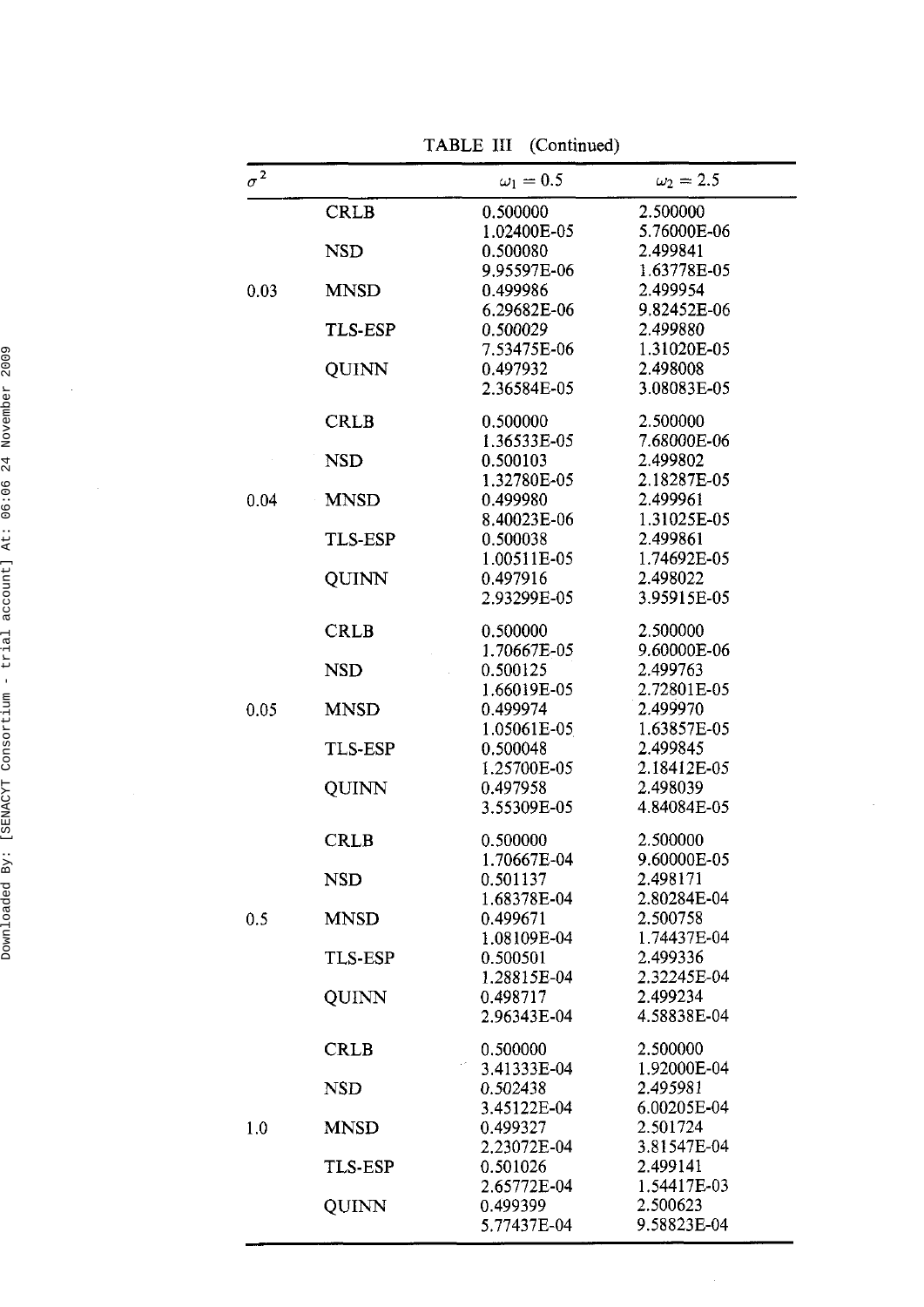|     |                | THEFT III (Committed) |             |
|-----|----------------|-----------------------|-------------|
|     | <b>CRLB</b>    | 0.500000              | 2.500000    |
|     |                | 5.12000E-04           | 2.88000E-04 |
|     | NSD            | 0.504321              | 2.493360    |
|     |                | 5.72005E-04           | 1.45885E-03 |
| 1.5 | <b>MNSD</b>    | 0.499018              | 2.503483    |
|     |                | 3.43910E-04           | 1.05221E-03 |
|     | <b>TLS-ESP</b> | 0.496528              | 2.495730    |
|     |                | 2.47949E-03           | 3.26896E-02 |
|     | <b>OUINN</b>   | 0.499606              | 2.500833    |
|     |                | 8.53128E-04           | 2.51304E-03 |
|     |                |                       |             |

TABLE I11 (Continued)

Average length of the confidence intervals (with nominal level 0.90) and the corresponding coverage probabilities over 500 simulations are reported for all the methods in Table 11. The bootstrapping number NBOOT is taken as 100 for both the bootstrap methods.

## *6.* **CONCLUSIONS**

In this article, we propose a new non-iterative method for estimating the frequencies of the model  $(1.1)$  when the number of frequencies is known apriori. If the number of harmonic components is unknown, then we can first estimate the number of frequencies by the method of Kundu (1992) and then use the proposed method to estimate the frequencies. First we transform the model (1.1) to an undamped superimposed exponential signals model, then use extended order modeling and decompose the noise space by singular value decomposition technique. It is further proved that the proposed non-iterative technique yields estimates that are strongly consistent.

Simulation results show very satisfactory performance of NSD estimates even at high values of error variance and moderate sample sizes for both single sinusoid as well as multiple sinusoids. The proposed one step modified estimate MNSD, performs even much better than the NSD in the simulations study. The performance of MNSD almost attains the CRLB in the cases considered.

The choice of L obviously affects the performance of the NSD estimates. Clearly L should be at least  $M+1$ , but the natural question is why it should be larger than that? Although no theoretical justifications have been given in the literature, but it is observed that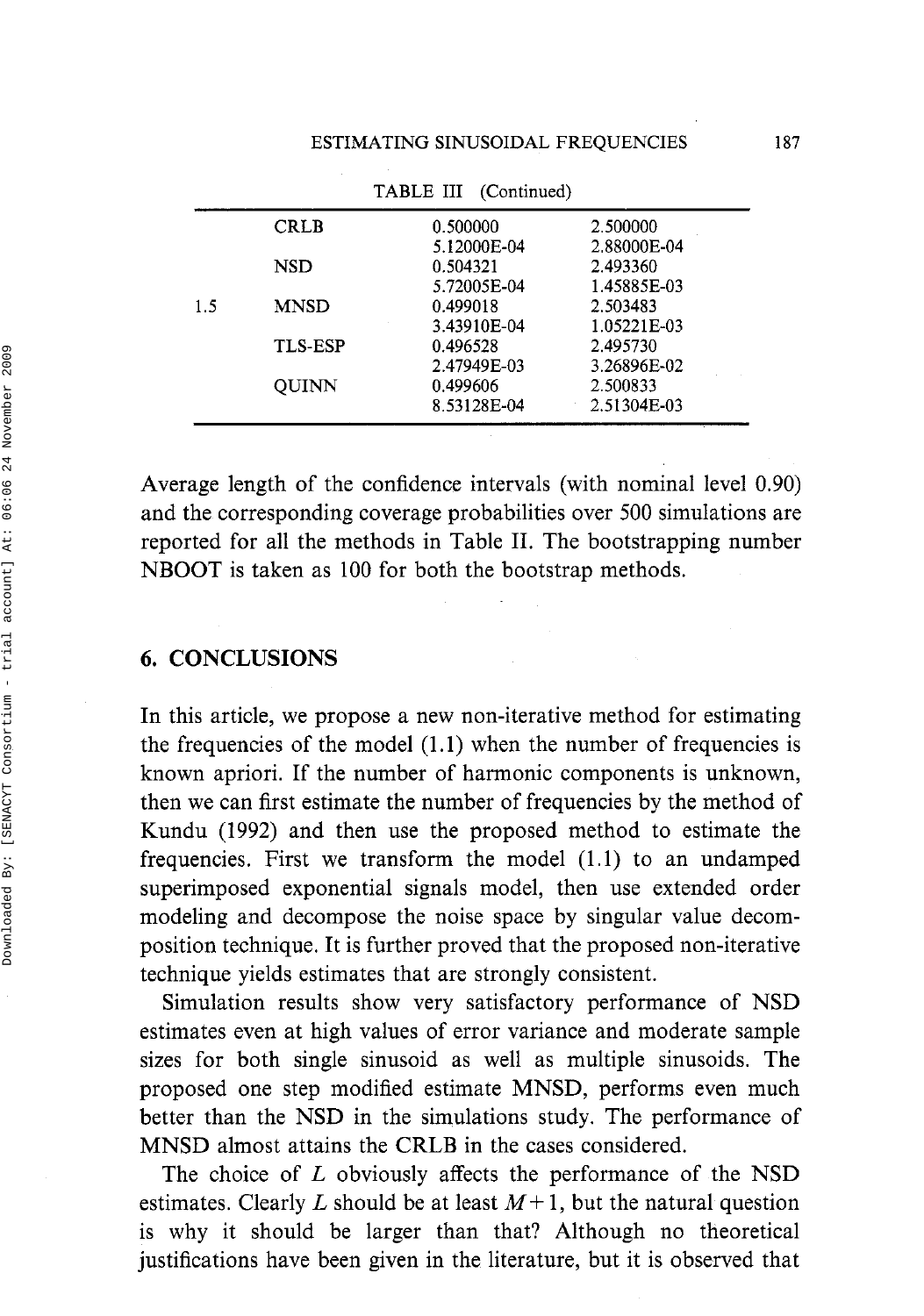#### 188 A. MITRA AND D. KUNDU

extended order modeling always helps to improve the performance of the estimators. Some heuristic justifications can be found in Tufts and Kumaresan (1982). It seems more theoretical work is needed in this direction. Here we have observed that as L increases the MSE starts decreasing for NSD. It reaches a minimum at  $L = 15 \, (\cong 3/5N)$ , when the sample size is 25. The performance of the MNSD estimates does not seem to be affected much with variation in L.

Among the three confidence intervals for the frequencies discussed in Section 4, the bootstrap-t confidence intervals gives the highest coverage probabilities although the average length of these intervals is marginally larger than the other two. It is also observed that the asymptotic confidence interval performs better than the percentile bootstrap intervals in terms of shorter average length and higher coverage probabilities when  $\omega = 0.50\pi$ . But the percentile bootstrap gives higher coverage probabilities and almost same length intervals when  $\omega = 0.25\pi$  or 0.75 $\pi$  as compared with the asymptotic confidence intervals. It is further observed that all the three confidence intervals are symmetric about the true parameter in the cases considered. Based on the results of the simulations, we recommend to use bootstrap-t method for finding confidence intervals.

## *Acknowledgement*

Work is partly supported by a grant (No.  $SR/OY/M-06/93$ ) of the Department of Science and Technology, Government of India.

## *References*

- Bai, Z. D., Krishnaiah, P. R, and Zhao, L. C. (1986) "On the simultaneous estimation of the number of signals and frequencies under a model with multiple sinusoids," Technical Report 86-37, Center for Multivariate Analysis, University of Pittsburgh.
- Bai, Z. D., Miao, B. Q. and Rao, C. R. (1990) "Estimation of direction of arrival of signals: Asymptotic results," *Advances in Spectrum Analysis and Array Processing,*  vol **11,** 327-347, Ed. **S.** Haykins, Prentice-Hall, NJ,
- Dragosevic, M. V, and Stankovic, S. S. (1989) "A generalized least squares method for frequency estimation," *IEEE Trans. on Acoust. Speech and Signal Processing*, 37, 805-819.
- Efron, B. (1982) "The Jacknife, the Bootstrap and other resampling plans," *Societyfor Industrial and Applied Mathematics,* Philadelphia, Pennsylvania, USA.
- Ensor, K. B. and Newton, H. J. (1988) "The effect of order estimation on estimating the peak frequency of an autoregressive spectral density," *Biometrika,* 75, 587-589.
- Fuchs, J. J. (1988) "Estimating the number of sinusoids in additive white noise", *ZEEE Trans. Acoust. Speech and Signal Processing,* **34,** <sup>1201</sup>- 1209.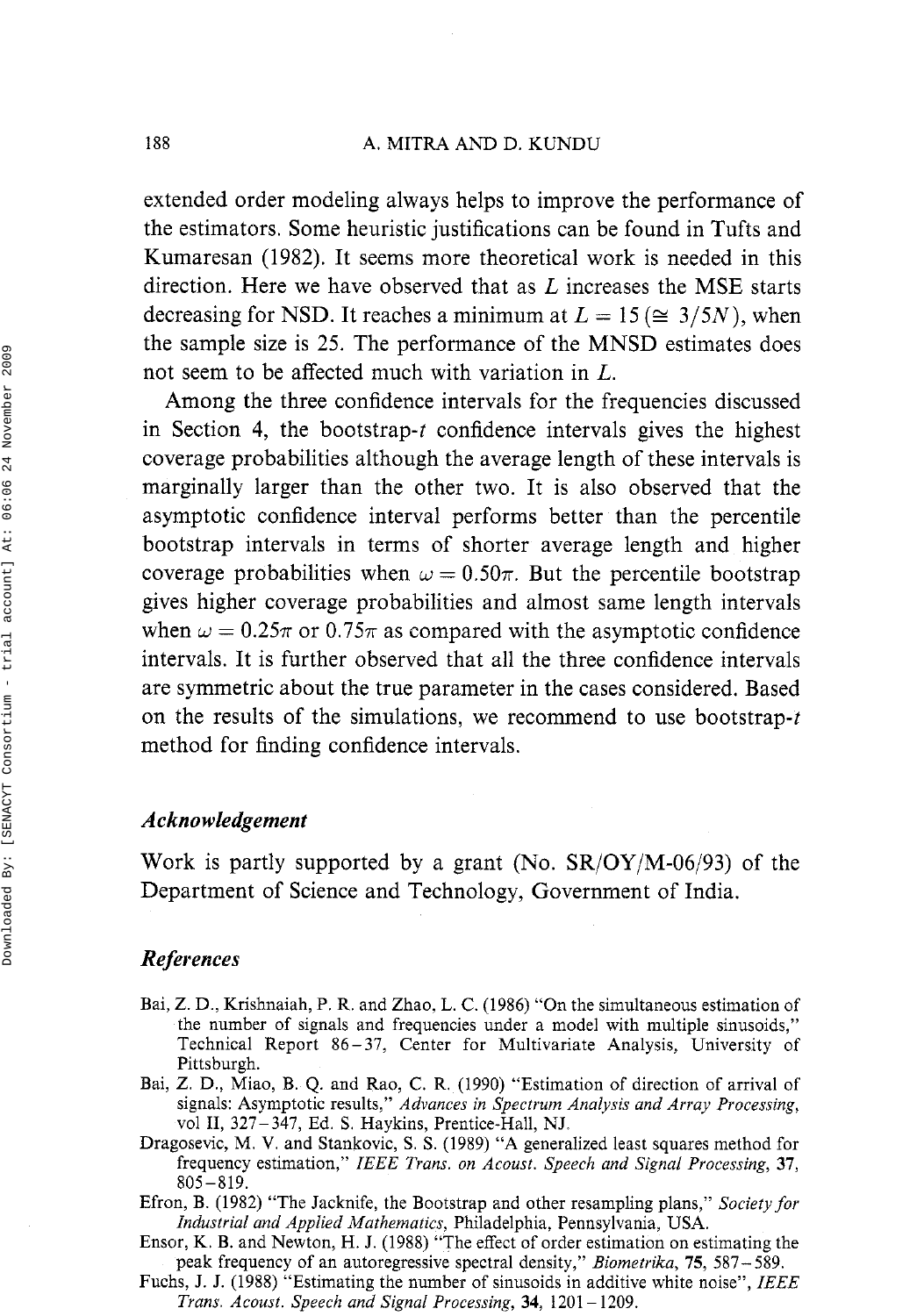- Hall, P. (1988) "Theoretical comparison of bootstrap confidence intervals," *Ann. Stat.,*  16, 3, pp. 927-953.
- Hannan, E. J. (1973) "The estimation of frequency," *Jour. Appl. Prob.,* 10, pp. 510- 519.
- Hannan, E. J. (1993) "Determining the number of jumps in a spectrum," *Developments in Time Series Analysis,* Ed. *T.* Subba Rao, Chapman and Hall, London, 127- 138.
- Harvey, A. C. (1981) "The Econometric Analysis of Time Series," Philip Allan, New York.
- Hasan, T. (1982) "Nonlinear time series regression for a class of amplitude modulated cosinusoids," *Jour. Time Series Analysis,* 3, 109- 122.
- Hua, Y. and Sarkar, T. K. (1990) "Matrix pencil method for estimating parameters of exponentially damped/undamped sinusoids in noise", *IEEE Trans. Signal Processing,* 38, 814-824.
- Khan, M. S., Mackisack, M. C., Osborne, M. R. and Smyth, G. K. (1993) "On the consistency of Prony's method and related algorithms," *Jour. Graphical and Computational Stat.,* 1, 4, 329-349.
- Kavalieris, L, and Hannan, E. J. (1994) "Determining the number of terms in trigonometric regression," *Journal of Time Series Analysis,* 15, 613-625.
- Kay, S. M. and Marple, S. L. (1981) "Spectral analysis A modern prospective," *Proc. ZEEE,* 69, 1380- 1419.
- Kundu, D. (1992) "Estimating the number of signals using information theoretical criterion," Journal of Statistical Computation and simulation, 44, 117-131.
- Kundu, D. (1993b) "Estimating the parameters of undamped exponential signals," *Technometrics,* 35(2), 215- 218.
- Kundu, D. (1994) "A modified Prony algorithm to estimate damped or undamped exponential signals," *Sankhya A*, 56(3), 524–544.
- Kundu, D. (1993a) "Asymptotic theory of least squares estimates of a particular nonlinear regression model," *Statistics and Prob. Letters,* 18(1), 13- 17.
- Kundu, D. (1996) "Estimating the number of sinusoids and its performance analysis," Technical Report, Indian Institute of Technology, Kanpur.
- Kundu, D. and Mitra, A. (1996) "Asymptotic behavior of the least squares estimates of a particular nonlinear time series model," *Communications in Statistics, Theory and Methods,* 25(1), 133- 142.
- Mackisack, M. S. and Poskitt, D. S. (1989) "Autoregressive frequency estimation," *Biometrika,* 76, 565 - 575.
- Petrov, V. V. (1975) "Sum of Independent Random Variables," Springer-Varlag, New York.
- Prony, R. (1795) "Essai experimentale et analytique," *Jour. Ecole Polytechnique* (Paris),  $1, 24-76.$
- Quinn, B. G. (1989) "Estimating the number of terms in a sinusoidal regression", *Jour. Time Series Anal.,* **10**(1), 71 - 75.
- Rao, C. R. (1973) "Linear Statistical inference and it's applications," 2nd Ed., Wiley Eastern.
- Reddy, V. U. and Biradar, L. S. (1993). "SVD based information theoretic criterion for detection of the number of damped/undamped sinusoids and their performance analysis", *IEEE Trans. Signal Processing,* **41,** 2872-2881.
- Rice, J. A. and Rosenblatt, M. (1988) "On frequency estimation," *Biometrika,* 75(3), 477-484.
- Richards, F. S. G. (1961) "A method of maximum likelihood estimation," *Jour. Royal Stat. Soc. B,* 23, 469-475.
- Roy, R. and Kailath, T. (1988) "ESPRIT Estimation of signal paramters via rotational invarinace techniques", Ed. Deprettre, E. F., SVD and Signal Processing Algorithms, *Applications and Architectures, Elsevier Amsterdam,* 233-265.
- Tufts, D. W. and Kumaresan, R. (1982) "Estimation of frequencies of multiple sinusoids: Making linear prediction perform like maximum likelihood," *Proc ZEEE,*  70, 975-989.
- Von-Neumann, J. (1937) "Some matrix inequalities and metrization of metric space," *Tomsk Univ. Rev.. 1.* 386-400.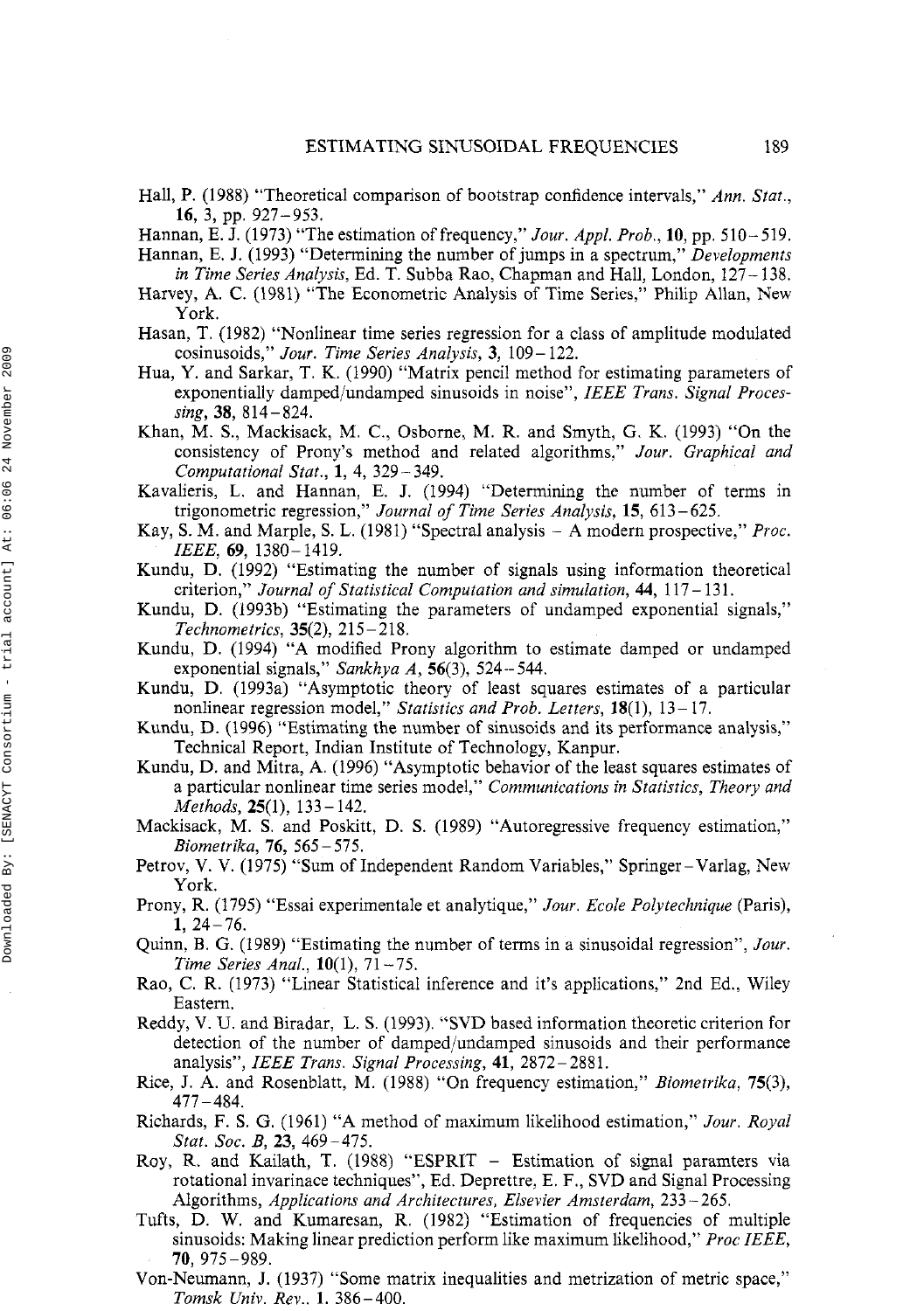Walker, A. M. (1971) "On the estimation of a Harmonic component in a time series with stationary independent residuals," *Biometrika*, **58**, 21 - 36.

Whittle, P. (1953) "The simultaneous estimation of a time series Harmonic component and covariance structure," Trab. *Estad.,* 3, pp. 43-57.

#### **APPENDIX**

For the proof of Theorem *1,* we need the following lemmas.

**LEMMA** 1 Let  $P = ((p_{ii})$  and  $Q = ((q_{ii}))$  are two Hermitian  $m \times m$ *matrices with spectral decompositions* 

$$
P = \sum_{i=1}^{m} \delta_i p_i p_i^* \quad \delta_1 \ge \delta_2 \ge \cdots \ge \delta_m
$$
  

$$
Q = \sum_{i=1}^{m} \lambda_i q_i q_i^* \quad \lambda_1 \ge \lambda_2 \ge \cdots \ge \lambda_m
$$
  
(A.1)

*where*  $\delta_i$ 's and  $\lambda_i$ 's are eigen values of **P** and **Q** respectively, **p**<sub>i</sub> and **q** i are *orthogonal normalized eigenvalues associated with*  $\delta_i$  *and*  $\lambda_i$  *respectively for*  $i = 1, \ldots, m$ *. Further assume that* 

$$
\lambda_{n_{h-1}}+1=\ldots\ldots=\lambda_{n_h}=\lambda_h,\quad n_o=0\tilde{\lambda_2}>\ldots>\tilde{\lambda_s}
$$

*and that*  $|p_{ik} - q_{ik}| < \alpha$ ,  $i, k = 1, ..., m$  then there is a constant M *independent of a such that* 

$$
(1) |\delta_i - \lambda_i| < M\alpha \quad i = 1, \ldots, m
$$

(2) 
$$
\sum_{i=n_{h-1}}^{n_h} p_{i+1} p_i^* = \sum_{i=n_{h-1}}^{n_h} q_{i+1} q_i^* + C^{(h)}
$$
  
\nwith  $C^{(h)} = ((C_{lk}^{(h)})), |C_{lk}^{(h)}| \le M\alpha$ 

*Proof* It follows from Von-Neumann's *(1937)* inequality, see also Bai, Miao and Rao (1991).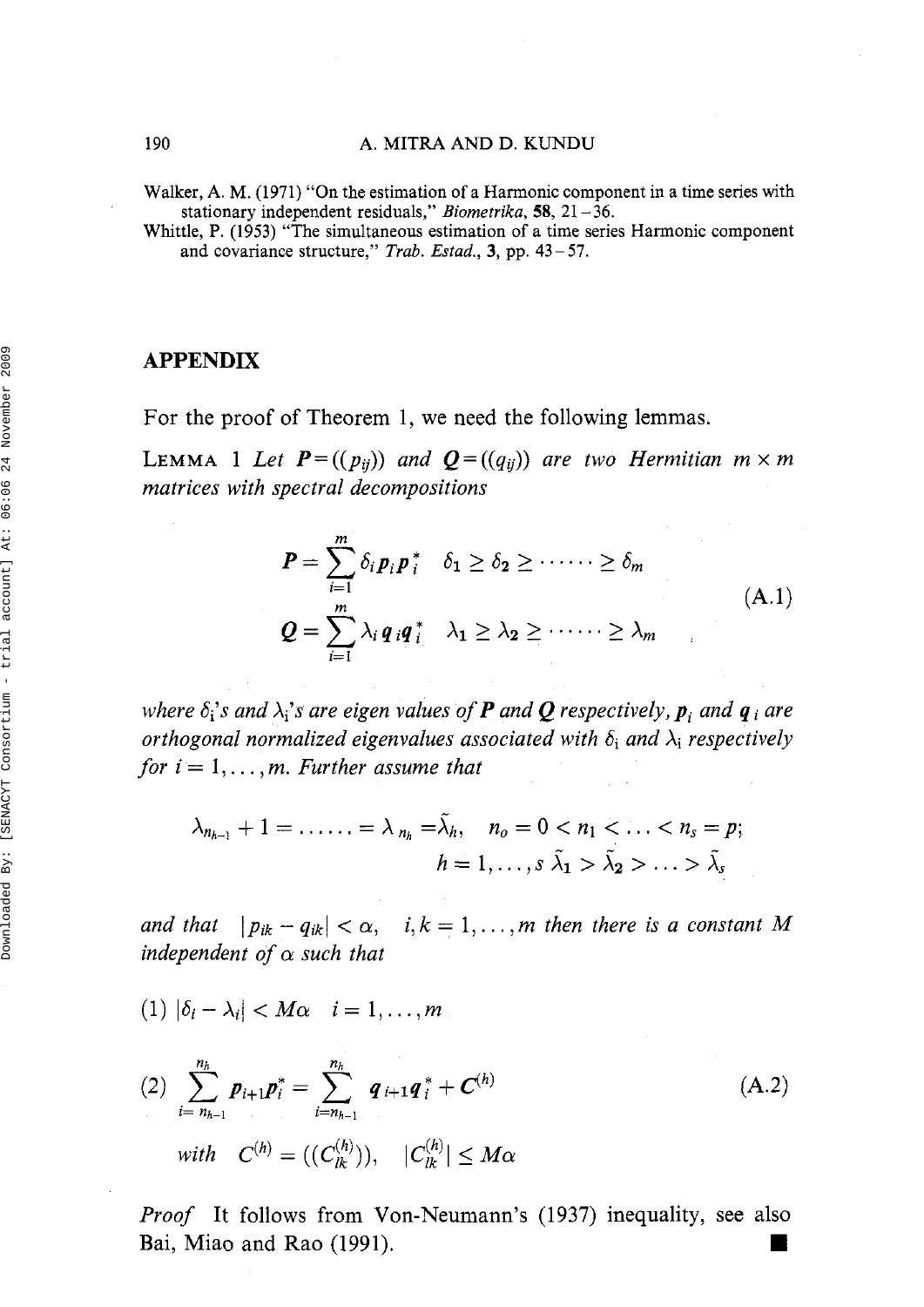## LEMMA<sub>2</sub>

$$
\frac{1}{N}A^*A = \sigma^2 I_{L+1} + \Omega^{(L)} D \Omega^{(L)*} + O\left(\frac{\sqrt{\log \log N}}{N}\right) \quad \text{a.s.} \tag{A.3}
$$

where  $D_{2M\times 2M} = diag\{|C_1^2|,\ldots,|C_M^2|,|D_1^2|,\ldots,|D_M^2|\}$  and

$$
\Omega_{L+1\times M}^{(L)} = \begin{bmatrix} e^{-i\omega_1} & e^{-i\omega_2} & e^{i\omega_3} \\ \vdots & \vdots & \vdots & \vdots \\ e^{-i(L+1)\omega_1} & e^{-i(L+1)\omega_2} & e^{-i(L+1)\omega_1} \end{bmatrix} \begin{matrix} e^{i\omega_3} & e^{i\omega_4} \\ \vdots & \vdots & \vdots \\ e^{-i(L+1)\omega_4} & e^{-i(L+1)\omega_5} \end{matrix}
$$

*Proof* We have

$$
\frac{1}{N}A^*A = T = \frac{1}{N}((t_{iK}))
$$
 (A.4)

with the following renaming of the parameters of (2.2) as

$$
\alpha_i = \begin{cases} C_i & \text{for} \quad i = 1, \dots, M \\ D_{i-M} & \text{for} \quad i = M+1, \dots, 2M \end{cases} \tag{A.5}
$$

$$
\beta_i = \left\{ \begin{array}{ll} \omega_i & \text{for} \quad i = 1, \dots, M \\ -\omega_{i-M} & \text{for} \quad i = M+1, \dots, 2M \end{array} \right. \tag{A.6}
$$

we have the following

$$
\frac{1}{N}t_{ik} = \frac{1}{N} \sum_{l=0}^{N-L-1} \bar{y}_{l+i} y_{l+k}
$$
\n
$$
= \frac{1}{N} \sum_{l=0}^{N-L-1} \left( \sum_{u=1}^{2M} \bar{\alpha}_u \exp(-i\beta_u(1+i)) + \bar{\varepsilon}_{l+i} \right)
$$
\n
$$
= \frac{2M}{N} \alpha_u \exp(i\beta_u(1+k)) + \varepsilon_{l+k}
$$
\n
$$
= \frac{1}{N} \sum_{l=0}^{N-L-1} \left[ \sum_{u=1}^{2M} |\alpha_u|^2 \exp(i\beta_u(k-i)) + \sum_{u \neq v} \bar{\alpha}_u \alpha_v \exp(i(\beta_v(1+k) - \beta_u(1+i))) \right]
$$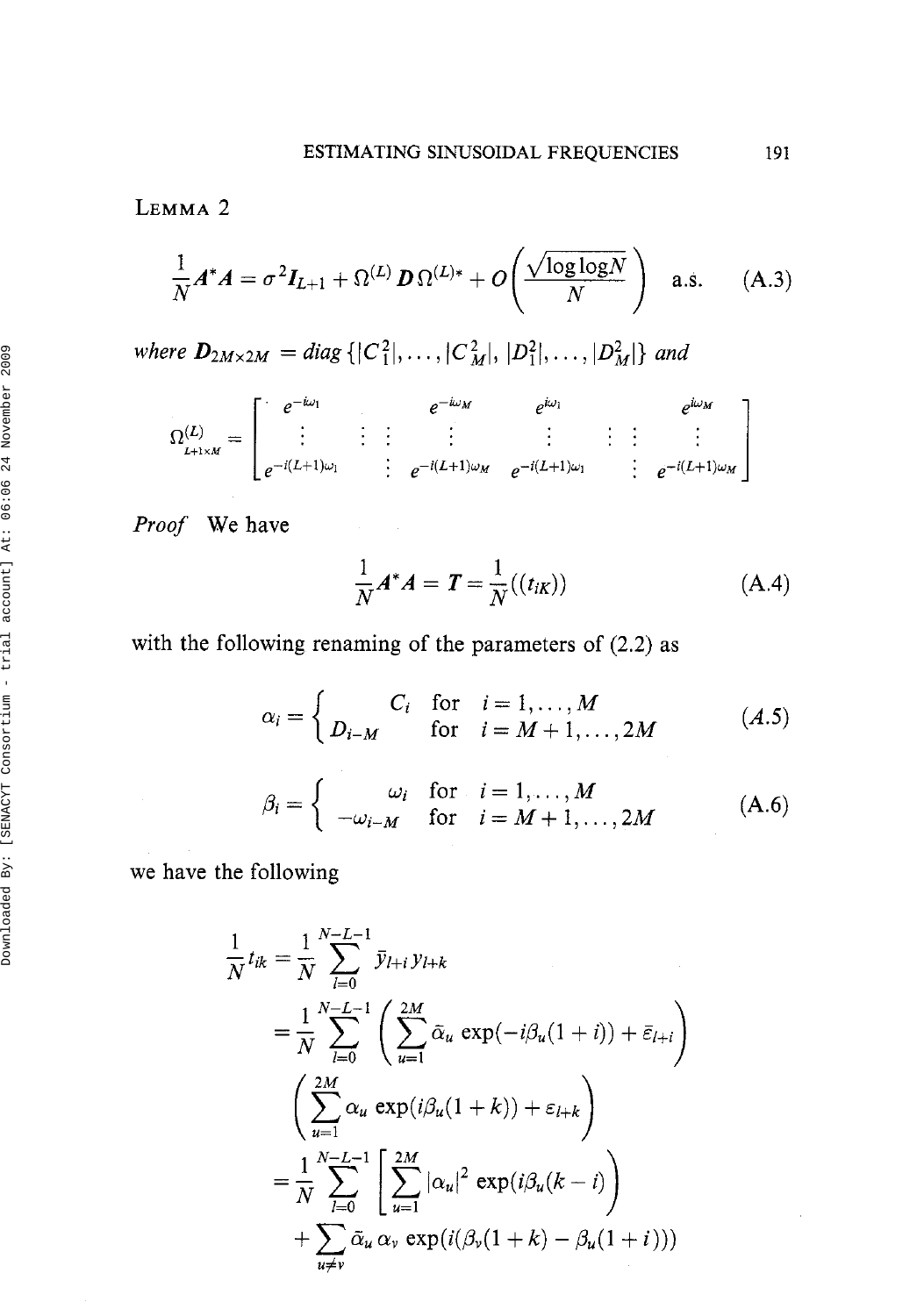$$
+ \varepsilon_{l+k} \left( \sum_{u=1}^{2M} \bar{\alpha}_u \exp(-i\beta_u(1+i)) \right)
$$
  
+  $\bar{\varepsilon}_{l+i} \left( \sum_{u=1}^{2M} \alpha_u \exp(i\beta_u(1+k)) + \varepsilon_{l+k} \right)$   
+  $\bar{\varepsilon}_{l+i} \varepsilon_{l+k} \Big]$   
=  $R_1 + R_2 + R_3 + R_4 + R_5$  (say) (A.7)

Observe that  $R_2 = O(1/N)$  and  $R_3 = O(\sqrt{\log \log N}/N)$  a.s. and  $R_4 = O(\sqrt{\log \log N}/N)$  a.s. (see Petrove (1975, page 375) and by the law of iterative logarithm of  $M$  dependent sequence

$$
R_5 = \begin{cases} O\left(\sqrt{\frac{\log\log N}{N}}\right) & \text{if } i \neq k \\ \sigma^2 + O\left(\sqrt{\frac{\log\log N}{N}}\right) & \text{if } i = k \end{cases}
$$

this proves lemma 2.

LEMMA 3 *Let*  $g_n(x)$  *be a sequence of polynomials of degree k, with* roots  $x_1^{(n)}, \ldots, x_k^{(n)}$  for each n. Let  $g(x)$  be a polynomial of degree Q, with *roots*  $x_1, \ldots, x_q$ ,  $Q \le k$ . If  $g_n(x) \rightarrow g(x)$  and  $n \rightarrow \infty$  then with proper *rearrangement the roots of*  $g_n(x)$ ,  $x_i^{(n)}$  *converge to the roots of g(x), i.e.,*  $to x_j$ .

*Proof* See Bai *et al.* (1986)

*Proof of Theorem 1* From Lemma 2 it follows that;

$$
\boldsymbol{T} \ \stackrel{\text{a.s.}}{\longrightarrow} \ \sigma^2 \boldsymbol{I}_{L+1} \ + \Omega^{(L)} \, \boldsymbol{D} \, \Omega^{(L)^*} = \boldsymbol{S}
$$

and

$$
\tilde{\bm{T}} \ \stackrel{\mathrm{a.s.}}{\longrightarrow} \ \sigma^2 \ \bm{I}_{L+1} + \bm{J} \Omega^{(L)} \, \bm{D} \, \Omega^{(L)^*} \bm{J} = \ \bm{S}_{\bm{J}}^*
$$

Observe that the eigen values of **S** are of the form

$$
\lambda_1 \geq \lambda_2 \geq \dots \dots \geq \lambda_{2M} > \lambda_{2M+1} = \dots = \lambda_{L+1} = \sigma^2 \qquad (A.8)
$$

since  $\Omega^{(L)}$  **D** $\Omega^{(L)^*}$  is of rank 2M. Let the singular value decomposition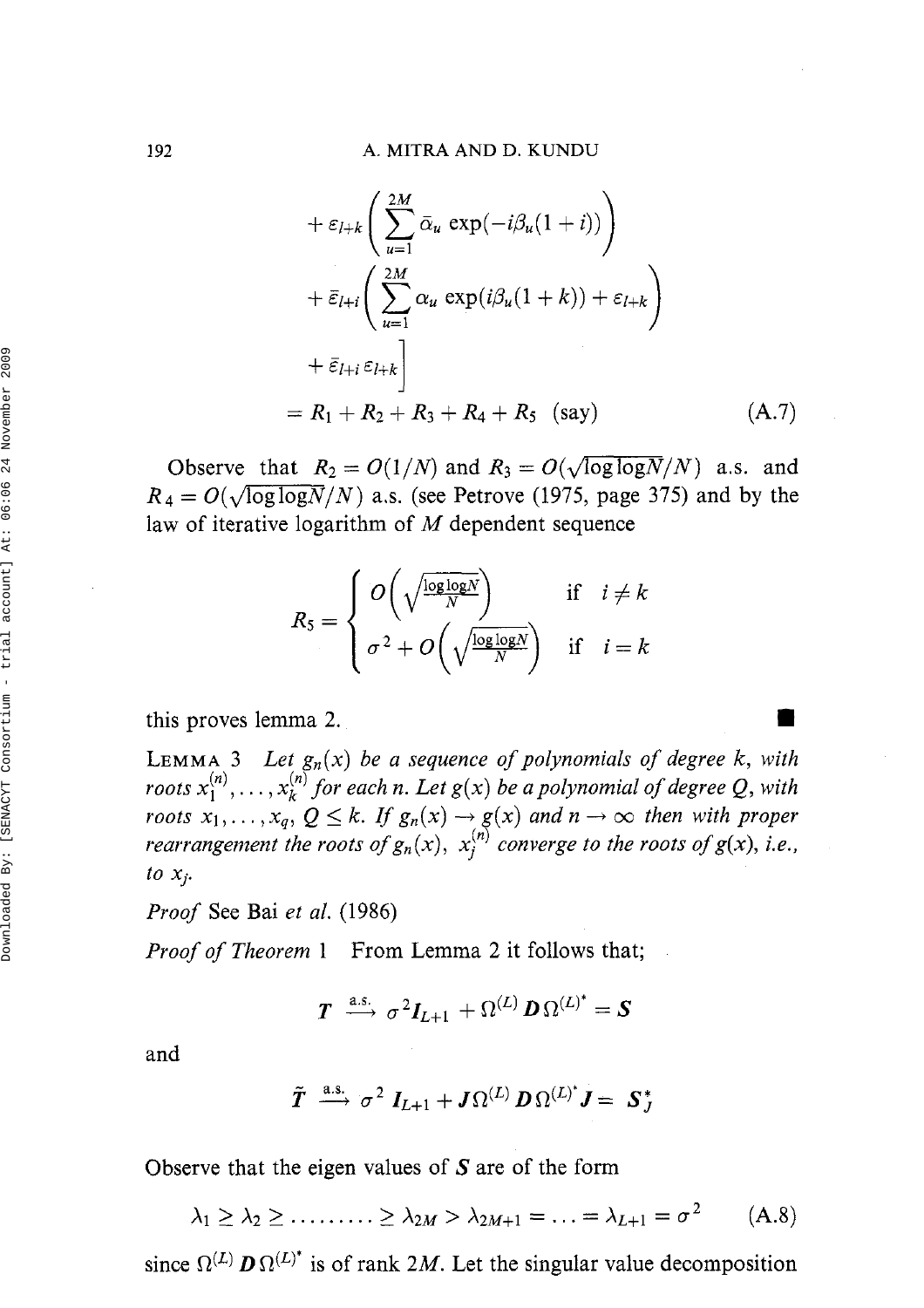of  $S$  be

$$
\mathbf{S} = \sum_{i=1}^{L+1} \lambda_i \, s_i \, s_i^* \tag{A.9}
$$

where  $s_i$  is the normalized eigenvector corresponding to the eigenvalue  $\lambda_i$  and  $s_i$ 's are orthogonal to each other. Therefore using Lemma 1

$$
\sum_{i=2M+1}^{L+1} \hat{U}_i \, \hat{U}_i^* \xrightarrow{a.s.} \sum_{i=2M+1}^{L+1} s_i \, s_i^* \tag{A.10}
$$

(A.9) implies that the vector space generated by  $\{\hat{U}_{2M+1}, \ldots, \hat{U}_{L+1}\}$ converges to the vector space generated by  $\{\hat{s}_{2M+1}, \ldots, s_{L+1}\}.$ 

Now the former one has a unique basis of the form

$$
\begin{bmatrix}\n\hat{c}_{1,1} & 0 & 0 & 0 \\
\vdots & \hat{c}_{2,1} & 0 & 0 \\
\hat{c}_{1,2M+1} & \vdots & \hat{c}_{2,2M+1} & 0 \\
0 & \hat{c}_{2,2M+1} & \hat{c}_{L-2M+1,1} & 0 \\
0 & 0 & \vdots & \vdots \\
0 & 0 & \hat{c}_{L-2M+1,2M+1}\n\end{bmatrix}
$$
\n(A.11)

with  $\hat{c}_{k,1} > 0$  and  $\|\hat{c}^k\| = 1$  where  $\hat{c}^k = (\hat{c}_{k,1}, \dots, \hat{c}_{k,2M+1})$  for  $k = 1, \dots,$  $L - 2M + 1$ , whereas the later one has a unique basis of the form

$$
\begin{bmatrix}c_1 & 0 & \cdots & 0 \\ c_2 & c_1 & \cdots & 0 \\ \vdots & c_2 & \cdots & \vdots \\ c_{2M+1} & \vdots & \cdots & 0 \\ 0 & c_{2M+1} & \cdots & c_1 \\ 0 & 0 & & \vdots \\ \vdots & \vdots & \vdots & \vdots \\ 0 & 0 & & c_{2M+1}\end{bmatrix}
$$
 (A.12)

where  $c_1 > 0$  and  $||C|| = 1$  with  $C = (c_1, \ldots, c_{2M+1}).$ This implies that

 $\hat{C}^k \stackrel{\text{a.s.}}{\longrightarrow} C$  for  $k = 1, ..., L-2M+1$  (A.13)